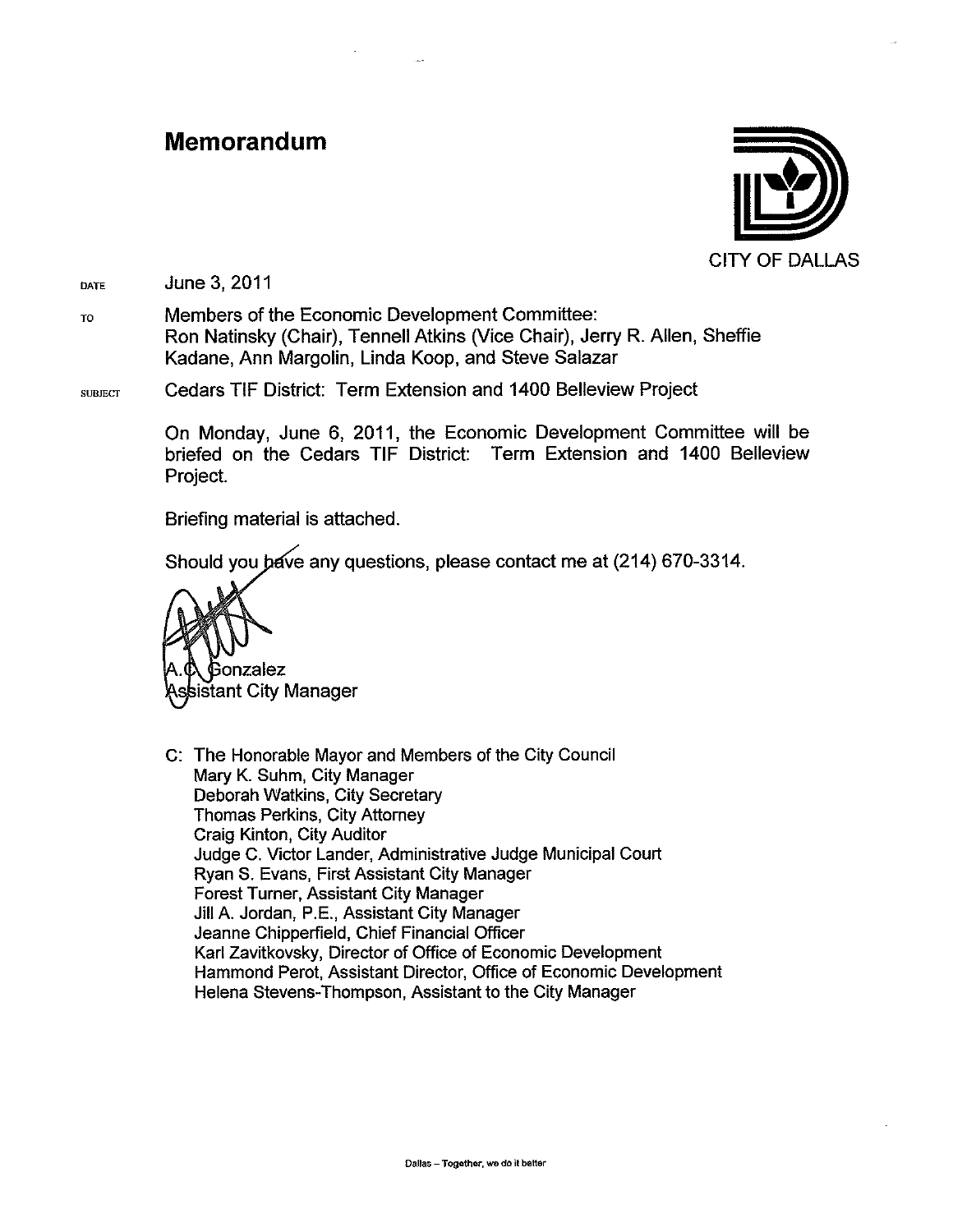# **Cedars TIF District: Term Extension and 1400 Belleview Project**

Economic Development Committee June 6, 2011



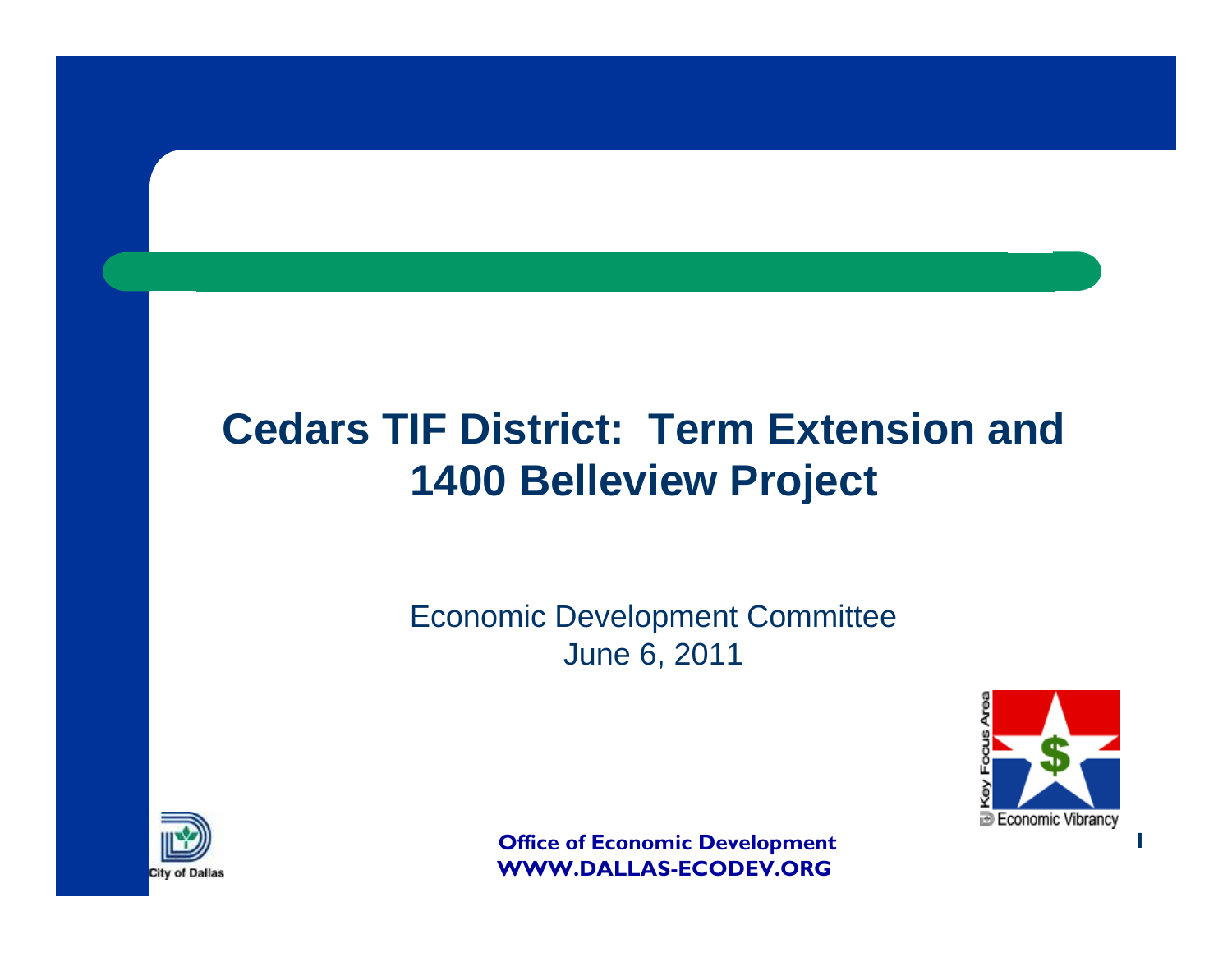### **Overview**

#### ш **Request to extend Cedars TIF District Term**

- Various amendments have been proposed for the Cedars TIF including a 10-year term extension
- December 31, 2012 to December 31, 2022

#### $\mathcal{L}_{\mathcal{A}}$ **Request to amend the Cedars TIF District and Project Plan**

- Change in taxing jurisdiction participation rates in the extended term of the **District** 
	- ٠ Decrease in City of Dallas participation rate from 100% to 90%
	- ٠ Negotiate increase in Dallas County participation rate from 55% to 75%
	- ٠ Change the Infrastructure Improvements budget line item to include Public Open Spaces and Economic Development Grants
- П **Request to fund 1400 Belleview Project/ 1401 Browder Street**
	- \$1,657,916 requested for TIF eligible improvements associated with the proposed 1400 Belleview Project

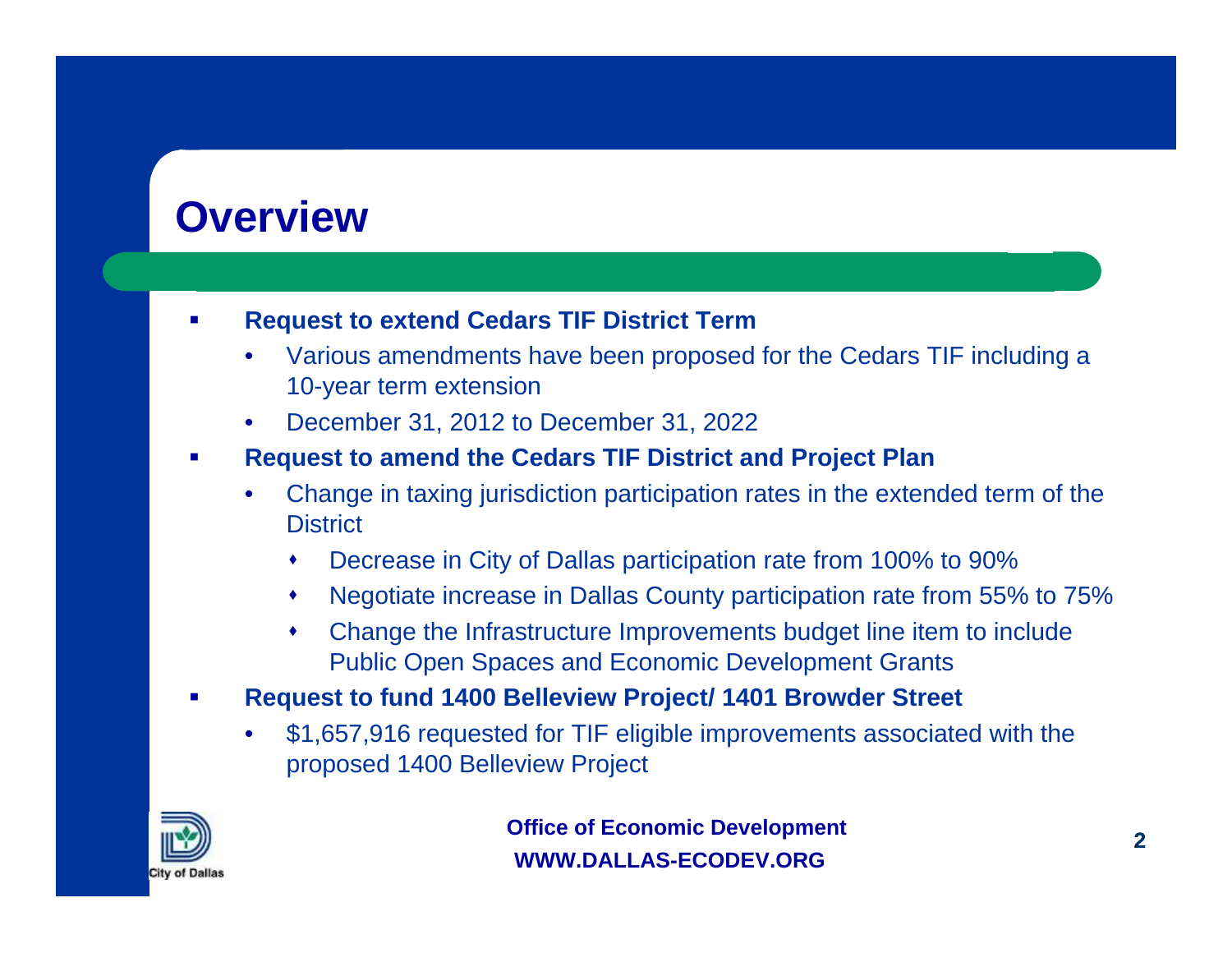### **Cedars TIF District Overview: Background**

- $\blacksquare$  The Cedars TIF District was created on December 9, 1992, the same year as Cityplace Area TIF District but has not achieved similar levels of private investment
- П The Cedars TIF District is located immediately south of the Central Business District between I-30 (north), Corinth Street (south), South Harwood Street (east), and South Lamar Street (west)
- П The Cedars TIF District location makes it a gateway to downtown and provides immediate access to the Dallas Convention Center, South Lamar District, Dallas Heritage Village, and the Farmers **Market**



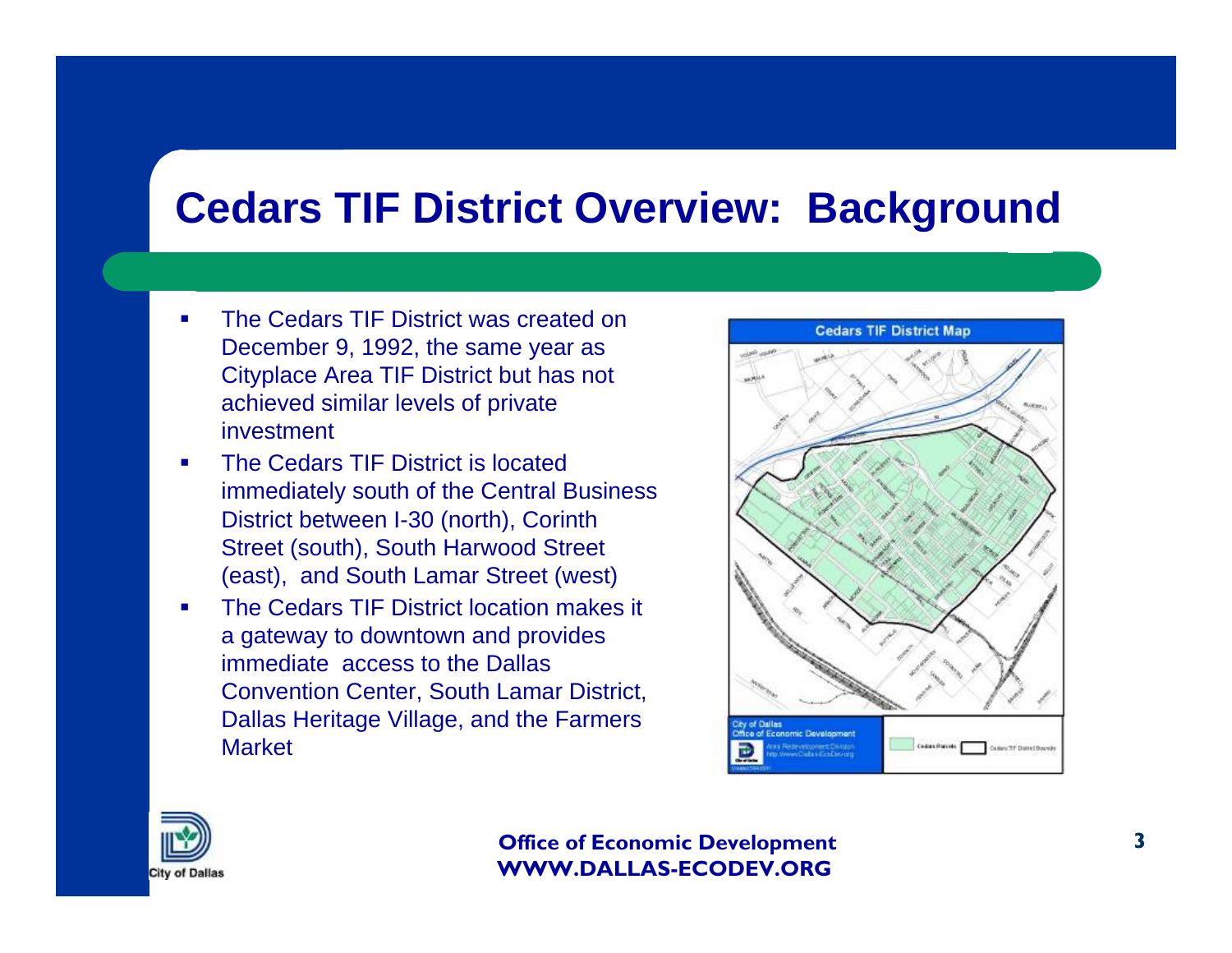# **Cedars TIF District: Background**

- $\blacksquare$ The expiration of the Cedars TIF District is December 31, 2012
- $\mathcal{L}_{\mathcal{A}}$  The District was initially set up to expire at the earlier date of this date or when sufficient incremental revenue was collected to fund budgeted TIF improvements.
- $\mathcal{L}_{\mathcal{A}}$  Private development in this area did not meet original expectations. Staff feels that this TIF District was set up too far in advance of the market.
- п Market conditions have changed in the last few years:
	- Development of projects such as Buzz, Beat and several town homes show positive market change
	- Continued improvement in the South Side on Lamar area and the Lamar Corridor increase the likelihood of near-term private development
	- The construction of the Convention Center Hotel adds another destination to the adjacent area.
	- Consolidation of development sites also increase the potential for redevelopment
- $\mathcal{L}_{\mathcal{A}}$  Matthews Southwest, owner of significant land holdings in the district, put together a list of likely private development projects (over \$100M in new investment) that will not occur unless the term of the Cedars TIF District is extended. While these properties are all owned by Matthews, staff anticipates other development on other property in the TIF District if the term is extended.

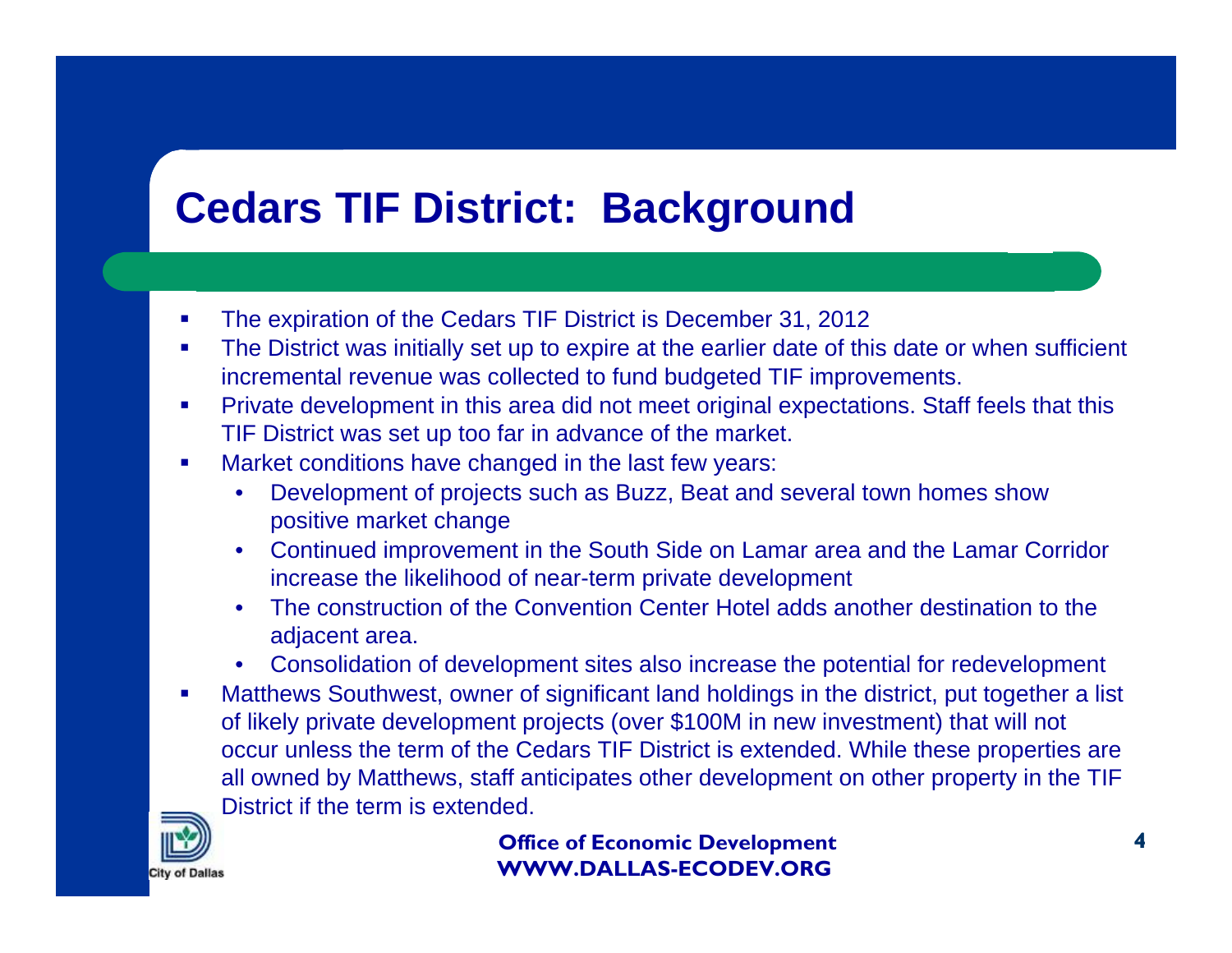# **Cedars TIF District: Background – TIF Goals**

- П Original District Development Goals / Progress towards goals to date
	- Add 700 residential units
		- o Approximately, 96 residential units have been constructed 14% of goal
		- o An additional 455 units were created at SouthSide on Lamar (adjacent to TIF District) but housing goals not met even including these units
	- Add 400 hotel/motel rooms
		- o No additional hotel rooms have been constructed
	- Add 55,000 square feet of retail
		- o Approximately 3,000 square feet of retail space constructed
	- Add 300,000 square feet of service center/flex office.
		- <sup>o</sup>*Approximately 24,000 square feet of service center/flex office space have been constructed*

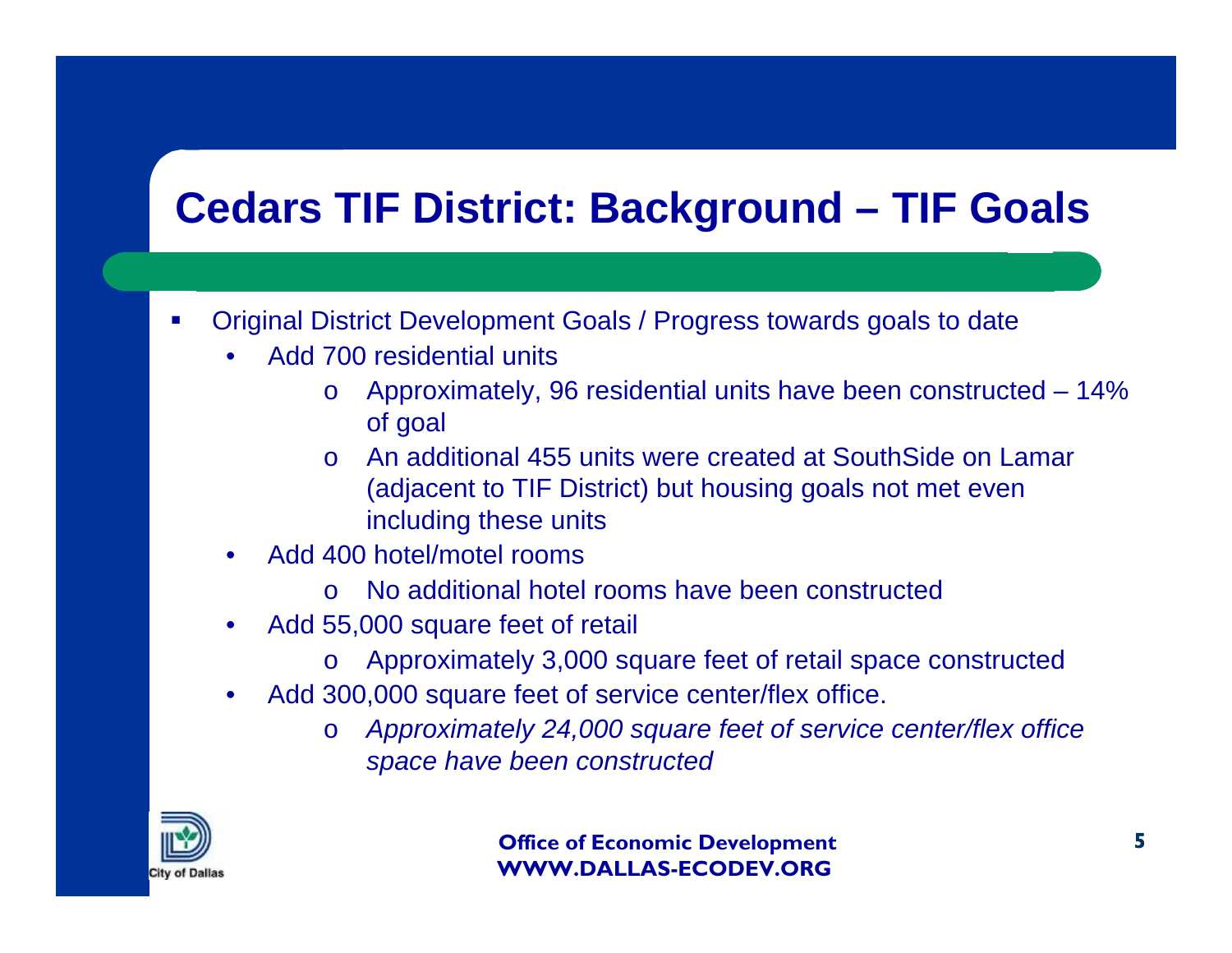- $\blacksquare$  The City Council adopted a policy in 2009 to allow TIF Districts to extend their duration if:
	- Is in compliance with Financial Management Performance Criteria (FMPC) cap for the maximum amount of City property in TIF Districts
	- Changing market conditions exist (that were not present when the zone was created)
	- The term extension generates financial benefits for the City of Dallas likely private investment of \$100M or more; generate sufficient increment to meet infrastructure needs for area; reduce City's participation rate and generate additional incremental revenue for the City's General Fund; and generate new investment for other taxing entities
	- The existing District will continue to have (without further investment) the following conditions: low housing value, low income population, high vacancy rates for commercial buildings, an abundance of vacant or underdeveloped land and substandard infrastructure
- $\mathcal{L}_{\mathcal{A}}$  The following addresses how the request to extend the term of the Cedars TIF District meets this criteria

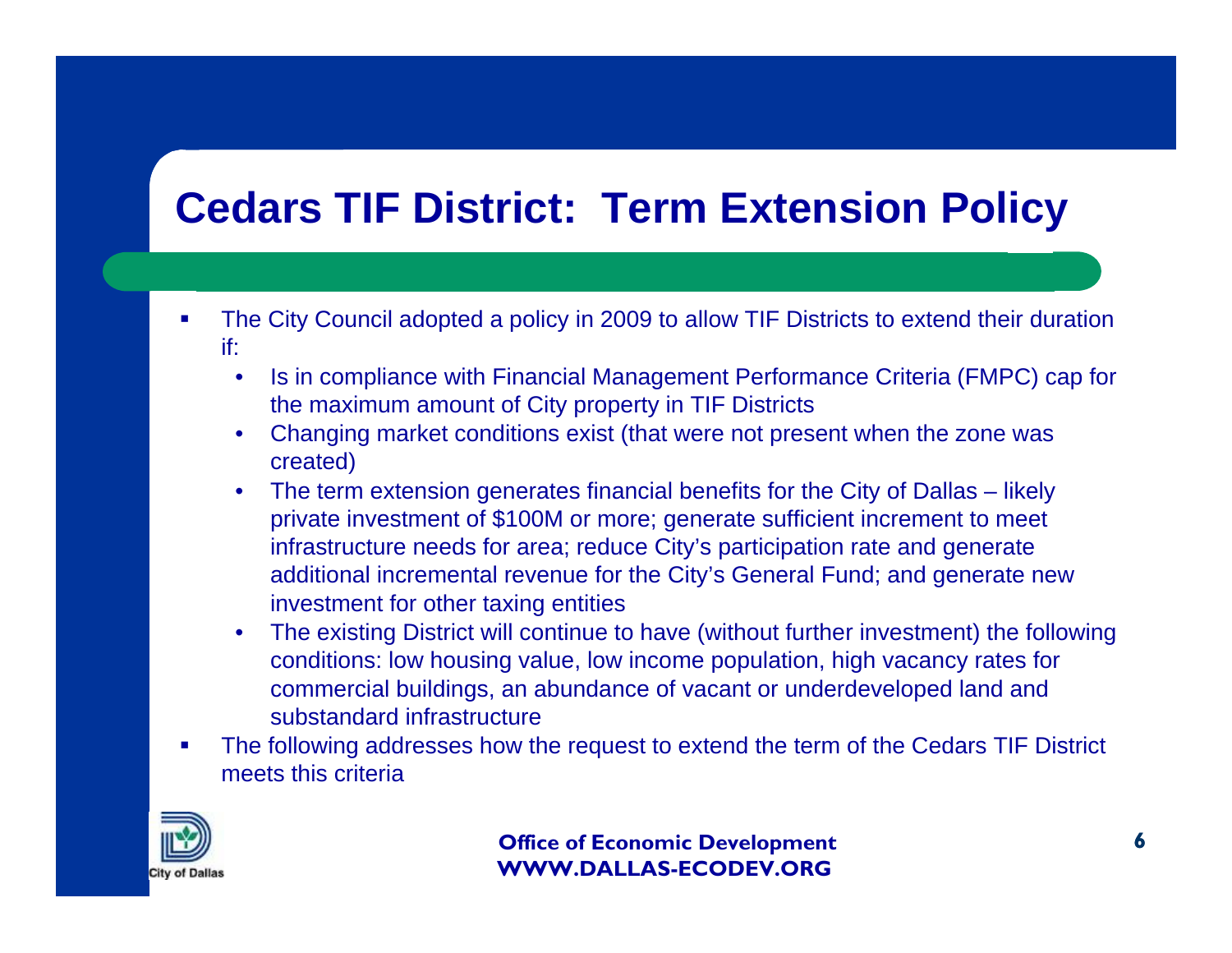- $\mathcal{L}_{\mathcal{A}}$ The Cedars TIF District meets guidelines for FMPC cap requirement
- $\mathcal{L}_{\mathcal{A}}$  Changing market conditions with the District
	- Recent development activity within and proximate to the District indicate redevelopment interest exists in the area
		- **Gilley's,** a \$3M investment, completed in 2003
		- **McKee Row Homes I**, a \$757K investment, completed in 2005
		- **McKee Row Homes II**, a \$369K investment, completed in 2006
		- **Seegar Row Homes** completed, a \$719K investment, completed in 2006
		- **Buzz Condos**, a \$7.3M investment, completed in 2007
		- **Miller Ferry Row Homes**, a \$1.8M investment, completed in 2007
		- **Urban Lofts**, a \$2.9M investment, completed in 2008
		- **The Beat at South Side Station**, a \$12.9M investment, completed in 2008
		- **Convention Center Hotel**, a \$500M investment, under construction (to be completed in 2011)

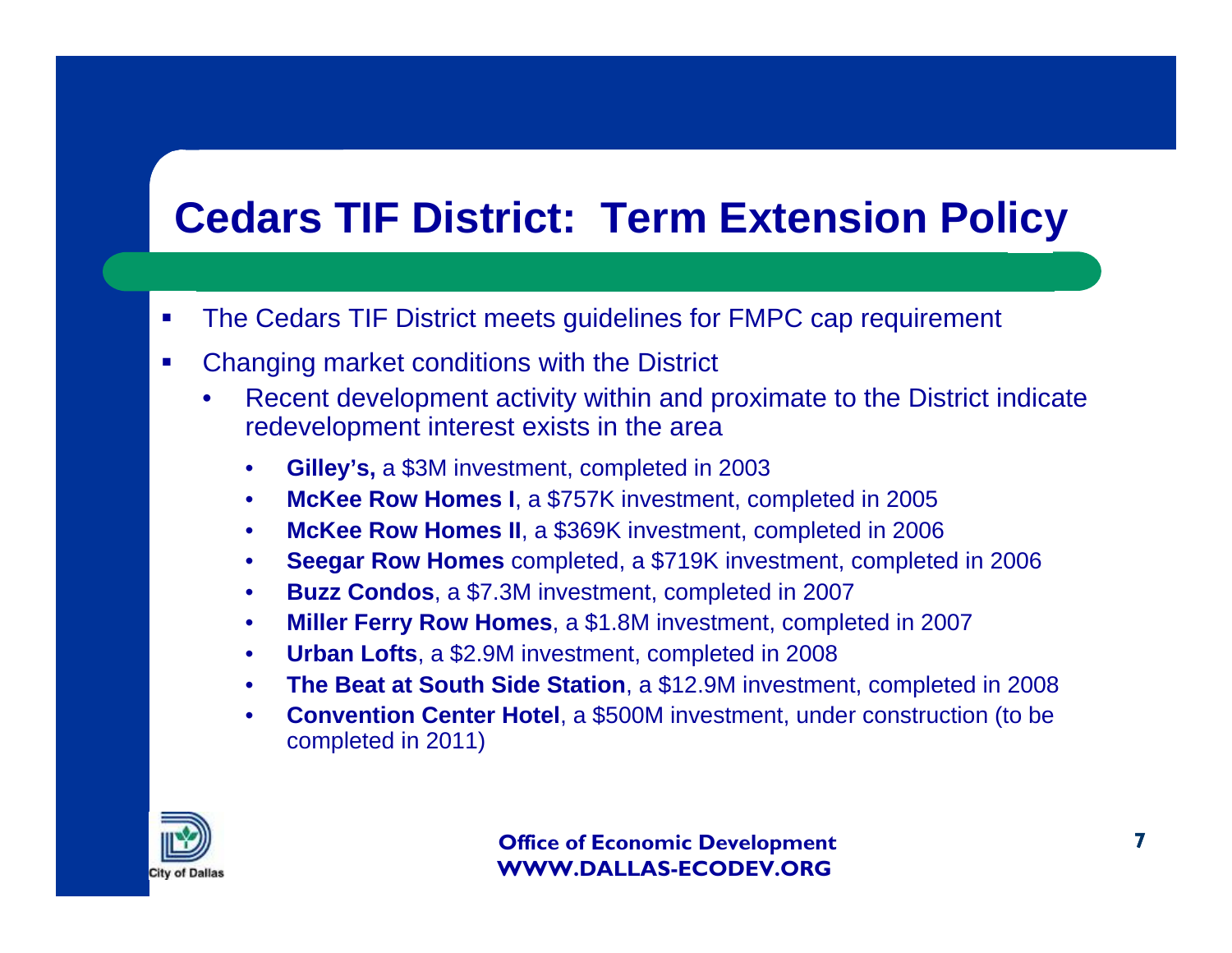- ш Changing market conditions with the District will:
	- **Allow pending development to occur immediately**  1400 Belleview Project, a \$20.5M investment
	- **Support significant public investment and publically funded initiatives**  The TIF District serves as Gateway to the Trinity River (from the east) as well as the Convention Center and Convention Center Hotel and Farmers Market
	- **Attract substantial redevelopment projects with a private investment of \$100M or more over the first 5 years of the extension period (See Appendix 1)**
		- 1400 Belleview \$20.5M investment (164 residential units)
		- Belleview/Lamar - \$2M investment (Industrial Design Studio)
		- Beat II \$24.8M investment (75 Condos)
		- Powhattan/DART Line \$10.8M investment (30 Townhomes)
		- 1300 S. Lamar \$97.5M investment (240 residential units)
		- Continued Town Home development and renovation of small commercial structures

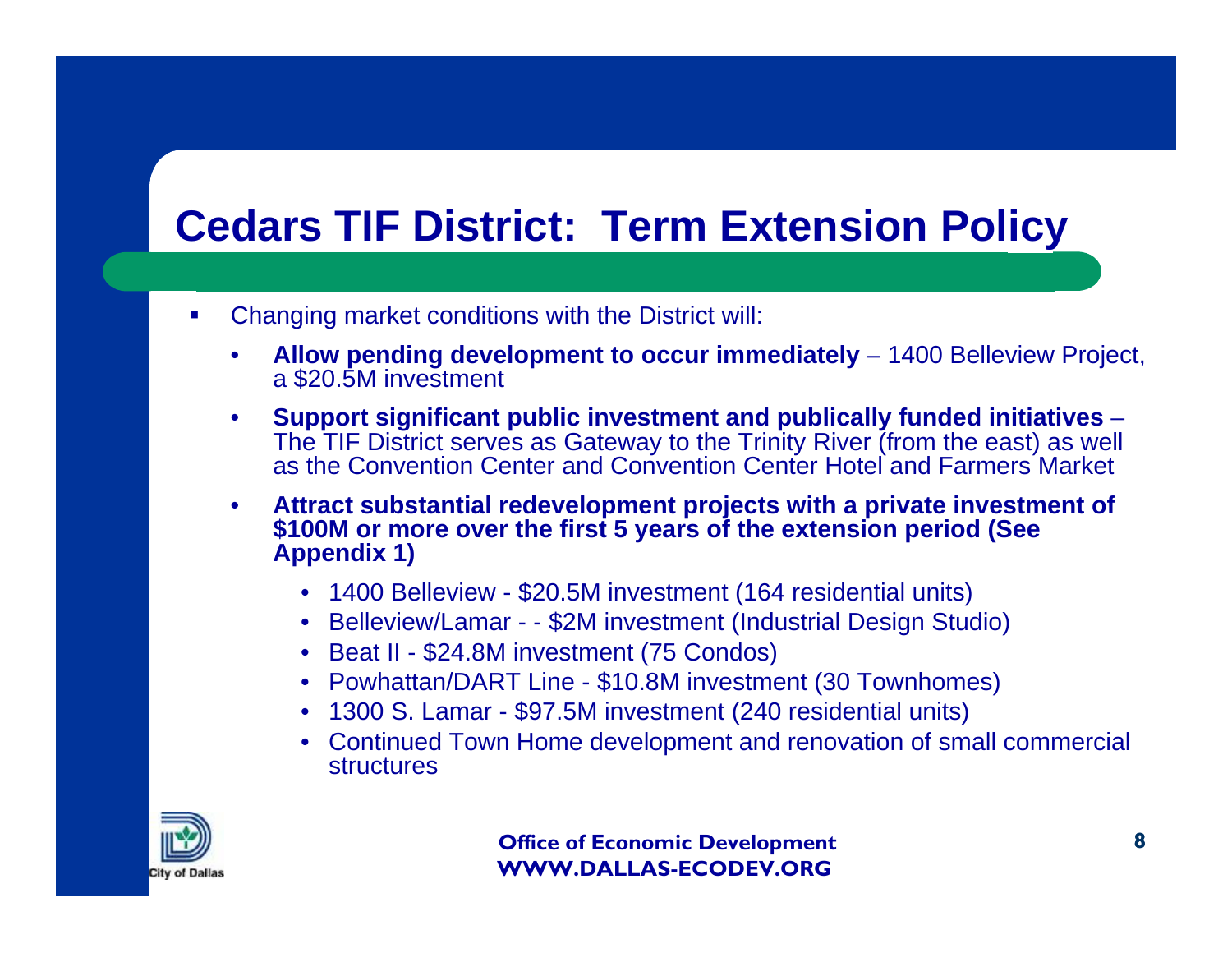- $\blacksquare$  **Generate satisfactory TIF increment to meet specific infrastructure and development needs**
	- Development with the TIF District over the 10 year extension term is estimated to generate \$23.8M in TIF increment (See Appendix 2)
	- The increment generated would fund nearly all of the district's immediate infrastructure improvements

#### $\mathcal{L}_{\mathcal{A}}$ **Reduce the City's TIF contribution to allow greater general fund cash flow**

• **Lower City's participation** rate **from 100% to 90%**, increasing funding to the general fund immediately and reducing the City's payback period once the district terminates

#### $\mathcal{L}_{\mathcal{A}}$ **Participation by other taxing entities**

- Dallas County is anticipated to participate in the extended term at a rate of 75% (original participation rate was 65%)
- DISD, Dallas County Hospital District and Dallas County Community College District are not anticipated to participate in the 10-year extended term
	- DISD could potentially lose state funding
	- DCCCD and DCHD do not participate due to financial constraints

#### П **Extension limit**

The 10-year term extension complies with adopted City policy

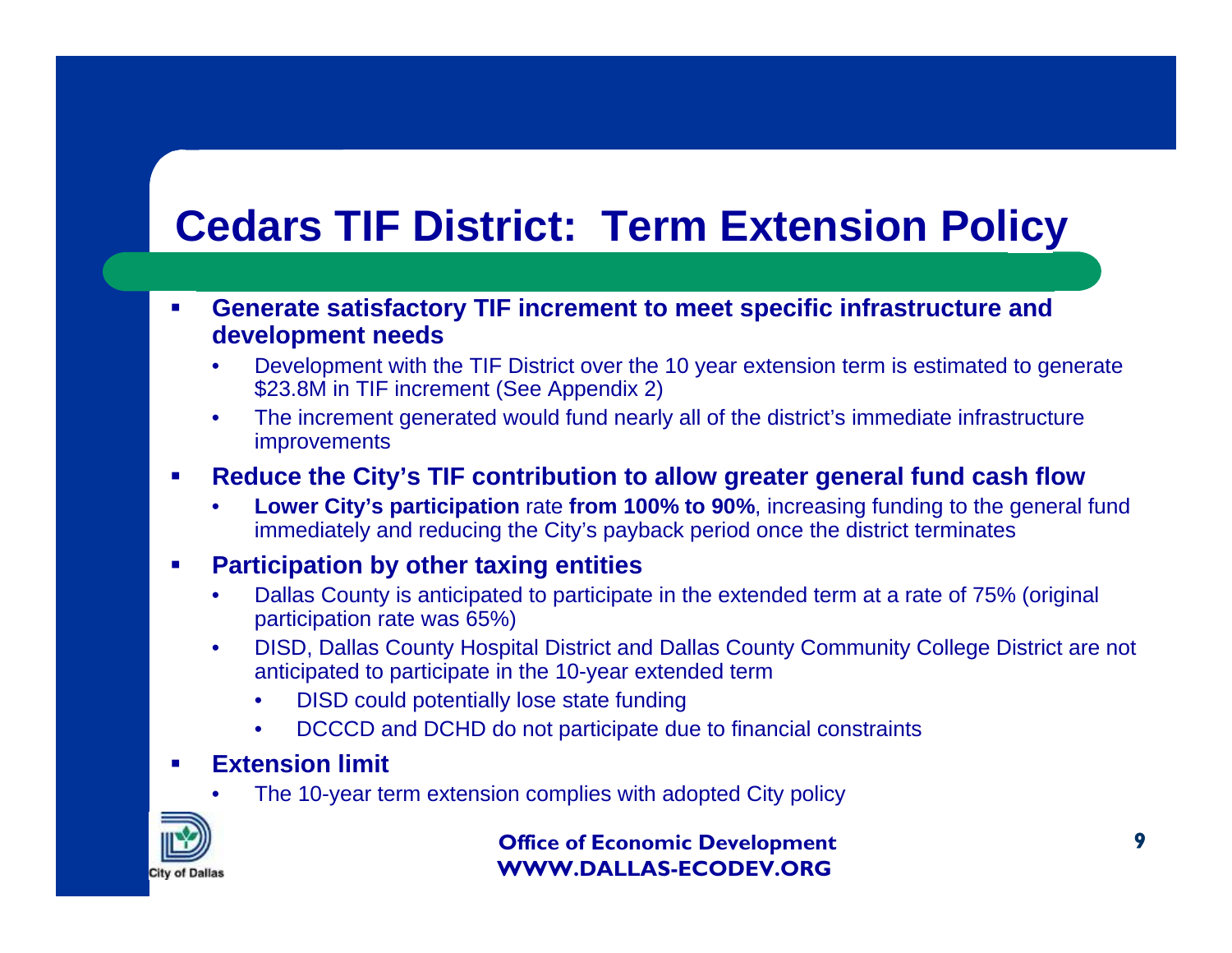#### **Cedars TIF District: Term Extension Policy - Benefits**

- $\mathcal{L}_{\mathcal{A}}$  Allows the District to take advantage of increases in the tax base generated by **changing market conditions**:
	- Redevelopment activity already taking place within the District
	- Construction of Downtown Convention Center Hotel
	- Consolidation of ownership in the TIF District by Matthews Southwest
	- Limited developable land near downtown
	- Increased usage of DART Light Rail system
	- Pending Completion of Margaret Hunt Hill Bridge
	- Future Trinity River Corridor Project improvements
- П Allows the City to **complete development objectives for the Cedars TIF District**
- П **Provides a funding mechanism for needed public infrastructure improvements to support new development in an area with significant infrastructure needs**
- ▉ **Enables a new project, 1400 Belleview, to proceed**

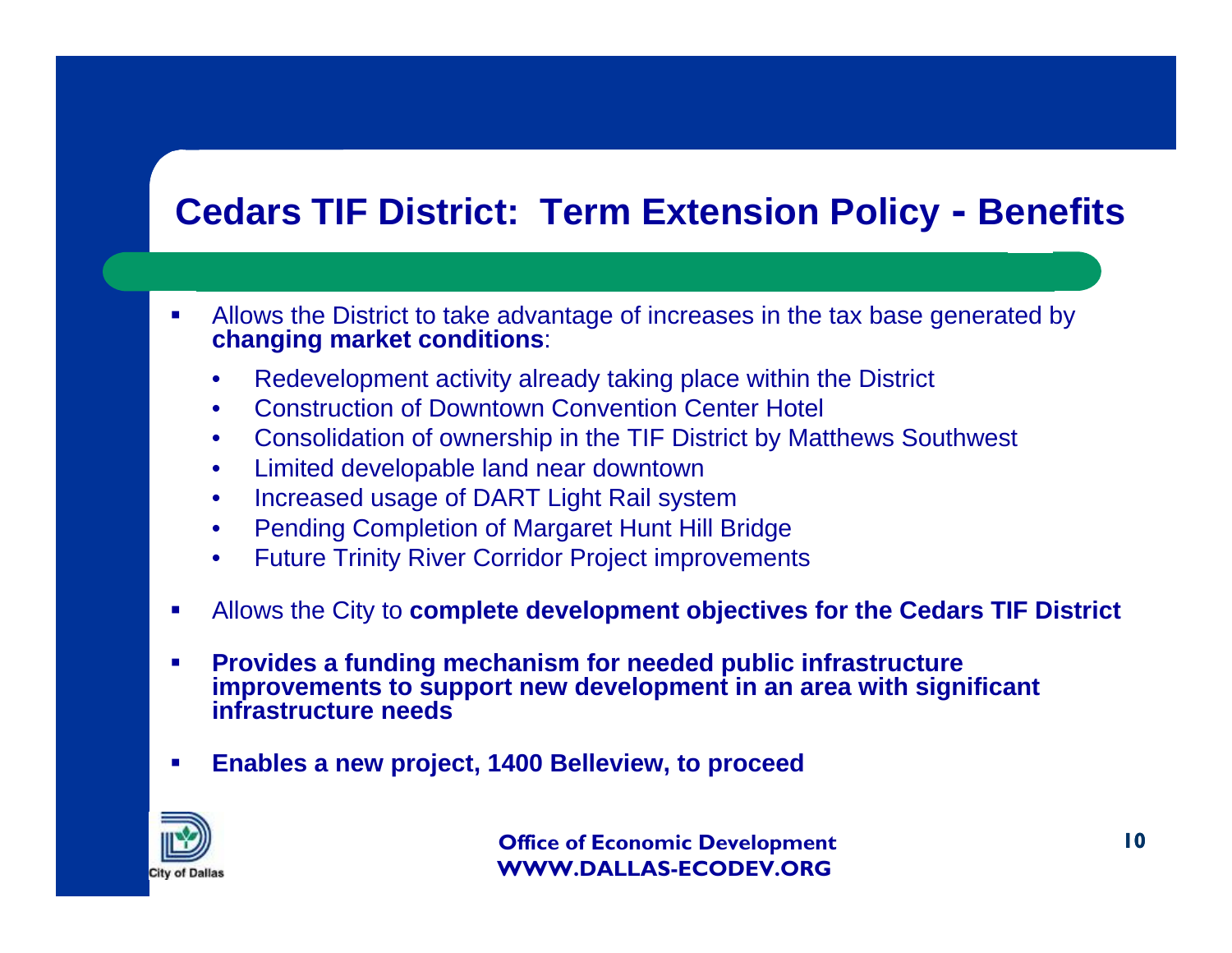## **Proposed Cedars TIF District Plan Amendment**

- $\mathbf{r}$  Current estimates indicate that total dollars collected in the Cedars TIF District over the original 20 year term will be \$5.8M.
- $\overline{\phantom{a}}$  Only \$2.1M of the anticipated \$5.8M in TIF increment collections are currently allocated to support projects such as Buzz, Beat and several smaller town home developments. Subject to increment collections through 2012, another approximately \$3.7M is potentially available.
- $\mathbf{r}$  The increasing the term of the Cedars TIF District allows the collection of an increased \$18M in future TIF incremental revenues (total dollars from 2013-2022) to encourage additional redevelopment in the Cedars area. Most of the TIF budget allocates these funds for infrastructure needs of planned and anticipated development within the District
- $\blacksquare$  On the following page, please find a chart showing the current budget, current TIF funding commitments, likely TIF collections through 2012, total estimated collections 2013-2022 and the total TIF Budget with the extension
- Г Note: Under this proposal the total budget in NPV remains the same – although the collection period is longer and total collections are greater

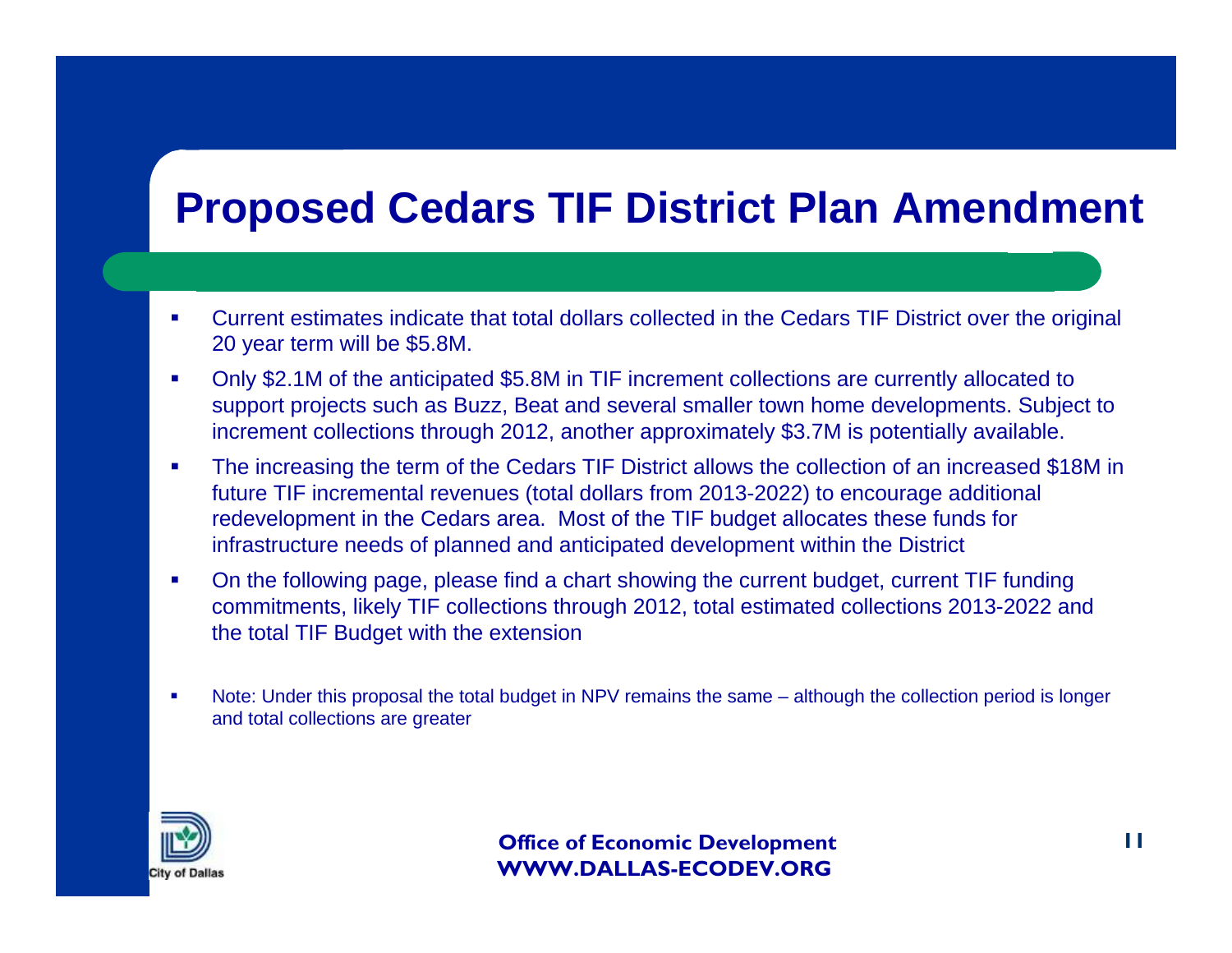# **Proposed Budget Amendment (continued)**

| <b>PROPOSED CEDARS TIF DISTRICT BUDGET AMENDMENT</b>                                                                                                                                               |                                                                                |                                             |                                                                     |                                                                           |                                                                                             |                                                          |  |  |
|----------------------------------------------------------------------------------------------------------------------------------------------------------------------------------------------------|--------------------------------------------------------------------------------|---------------------------------------------|---------------------------------------------------------------------|---------------------------------------------------------------------------|---------------------------------------------------------------------------------------------|----------------------------------------------------------|--|--|
|                                                                                                                                                                                                    | Approved TIF<br>Budget (Est.<br><b>Total Dollars</b><br>Collected thru<br>2012 | <b>TIF Funding</b><br>Commitmentsto<br>date | Unallocated TIF<br>funding (subject to<br>collections thru<br>2012) | Additional<br>Collections 2013-<br>2022 (Est. Total<br>Dollars Collected) | <b>Additional TIF</b><br><b>Funds</b><br>Available<br>(Unallocated +<br>Add<br>collections) | Proposed TIF<br>Budget (Est. Total<br>Dollars Collected) |  |  |
| Infrastructure Improvements - Street<br>Construction/Streetscape/Water/<br>Wastewater/Drainage Improvements/East-<br>West Corridor Construction/ Public Open<br>Spaces/Economic Development Grants | \$4,841,674                                                                    | \$1,447,048                                 | \$3,394,626                                                         | \$15,268,912                                                              | \$18,663,538                                                                                | \$20,110,586                                             |  |  |
| <b>Environmental Remediation</b>                                                                                                                                                                   | \$282,217                                                                      | \$50,000                                    | \$232,217                                                           | \$717,783                                                                 | \$950,000                                                                                   | \$1,000,000                                              |  |  |
| Education/Educational Facility Improvements/<br>Public Improvements Adjacent to Educational<br><b>Facilities</b>                                                                                   | \$155,889                                                                      | $\pmb{\mathcal{R}}$                         | \$155,889                                                           | \$1,344,111                                                               | \$1,500,000                                                                                 | \$1,500,000                                              |  |  |
| <b>TIF Administration</b>                                                                                                                                                                          | \$558,713                                                                      | \$558,713                                   | $\pmb{\mathcal{R}}$                                                 | \$628,524                                                                 | \$628,524                                                                                   | \$1,187,237                                              |  |  |
| TOTAL                                                                                                                                                                                              | \$5,838,493                                                                    | \$2,055,761                                 | \$3,782,732                                                         | \$17,959,330                                                              | \$21,742,062                                                                                | \$23,797,823                                             |  |  |

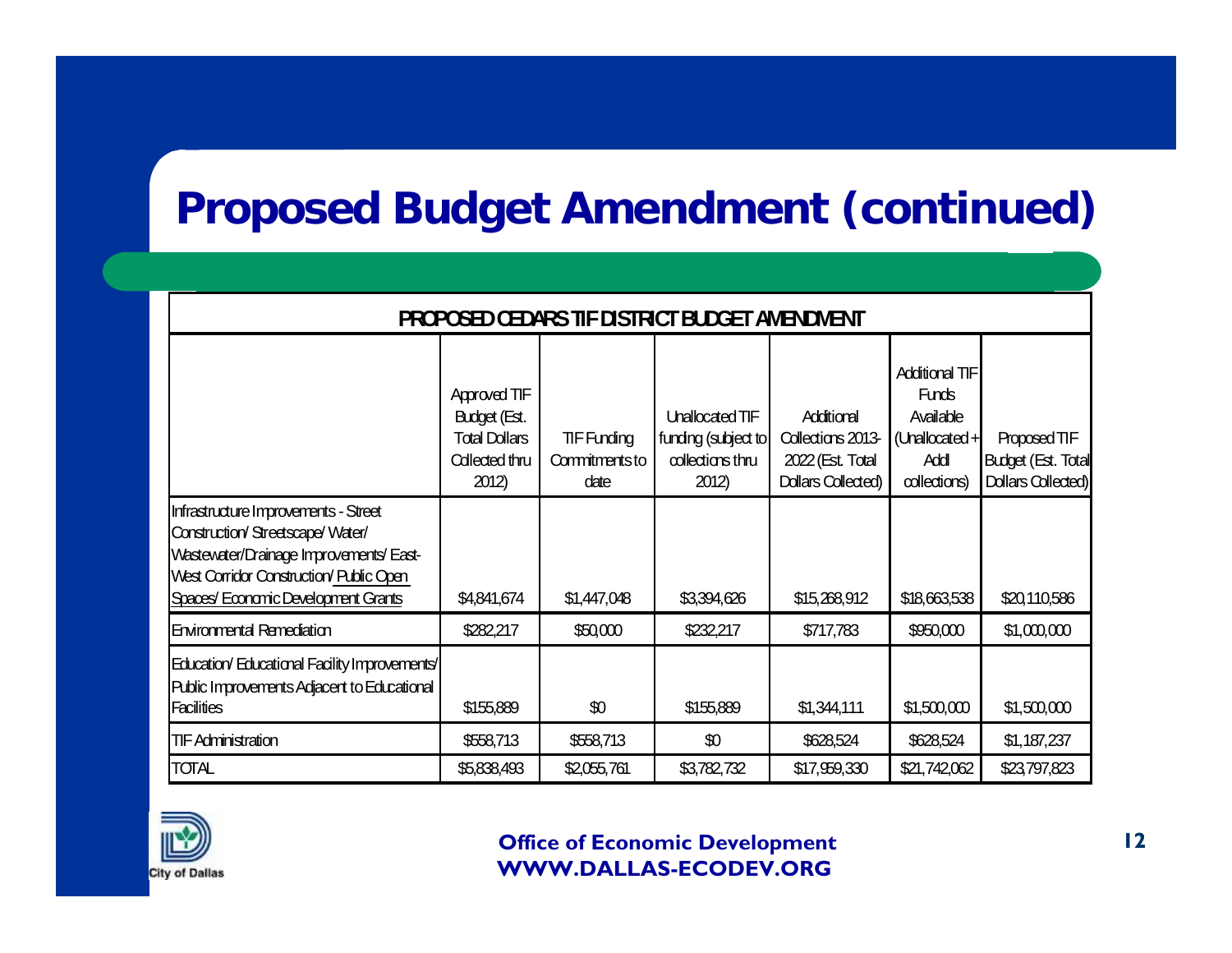## **1400 Belleview Project**

#### н Project Location

- 1.64 acre site located at 1400 Belleview Street (formerly 1401 Browder Street)
- **Belleview Street provides a direct** connection between South Side on Lamar, the Cedars DART Light Rail Station and eventually Dallas Heritage Village
- It is within a quarter-mile of the Cedars DART Light Rail station and the Dallas Police **Headquarters**



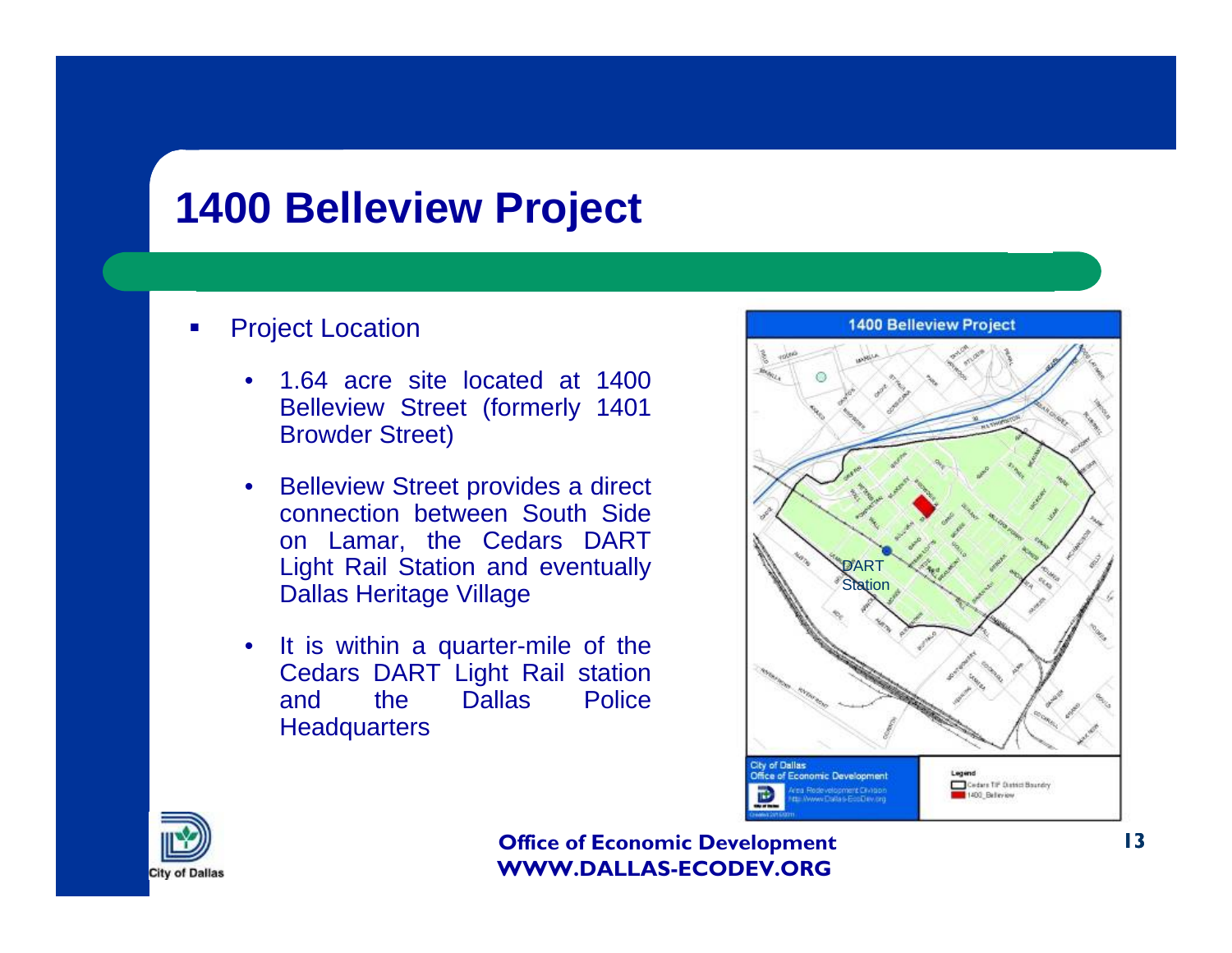### **1400 Belleview Project (continued)**

#### ш **Project Description**

- Four-story, mixed use structure with 164 residential units (approximately 148,037 square feet) and 7,500 square feet of retail/commercial space
- All of the units will be targeting families at 30%, 50%, and 60% of area median family income
- Estimated private investment of \$21.7M
- On-site amenities for the project<br>include a theater/media room. a theater/media room, structured parking, fitness center, and playground



Belleview Street Elevation



Browder Street Elevation

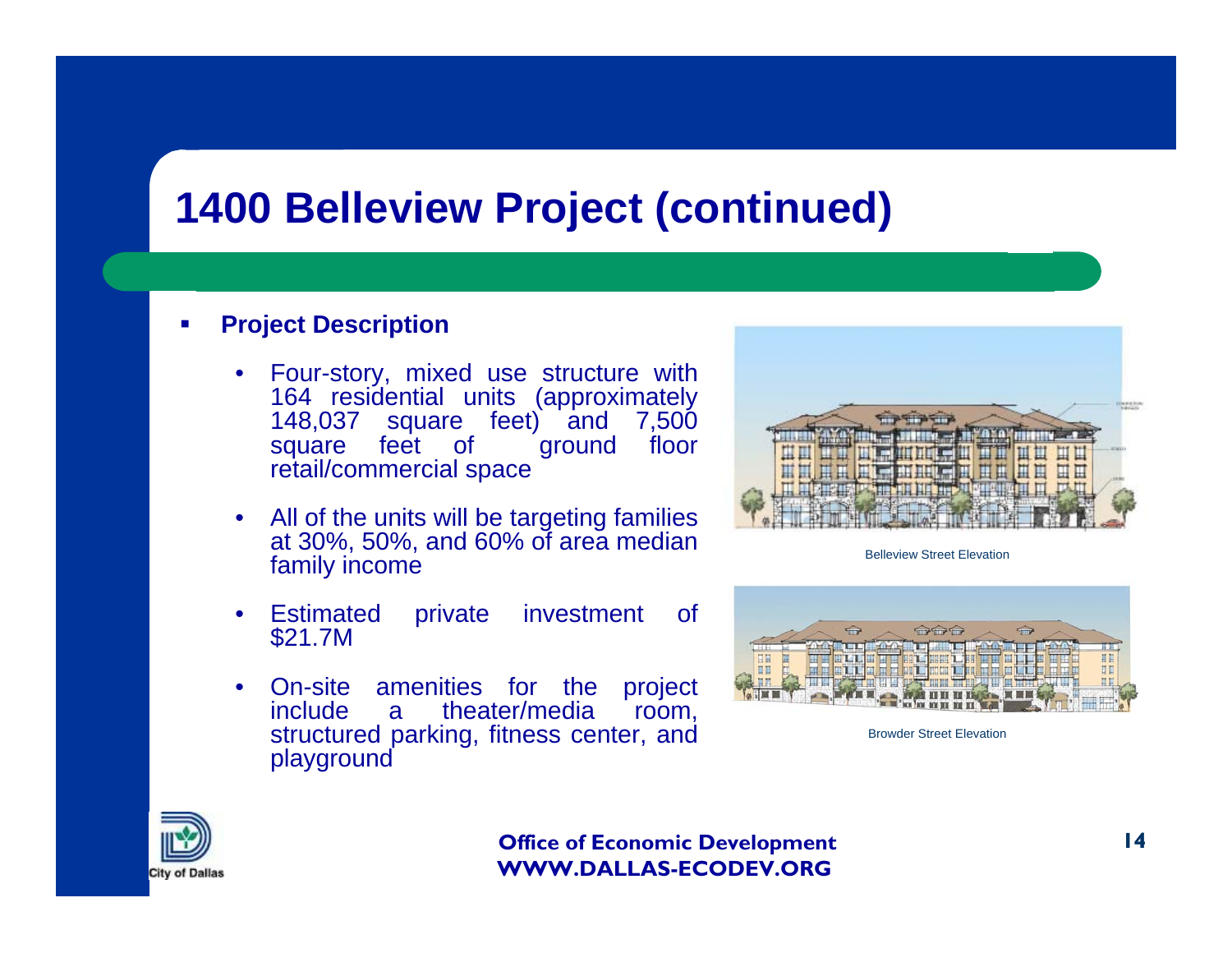#### **1400 Belleview Project – Public Improvements**



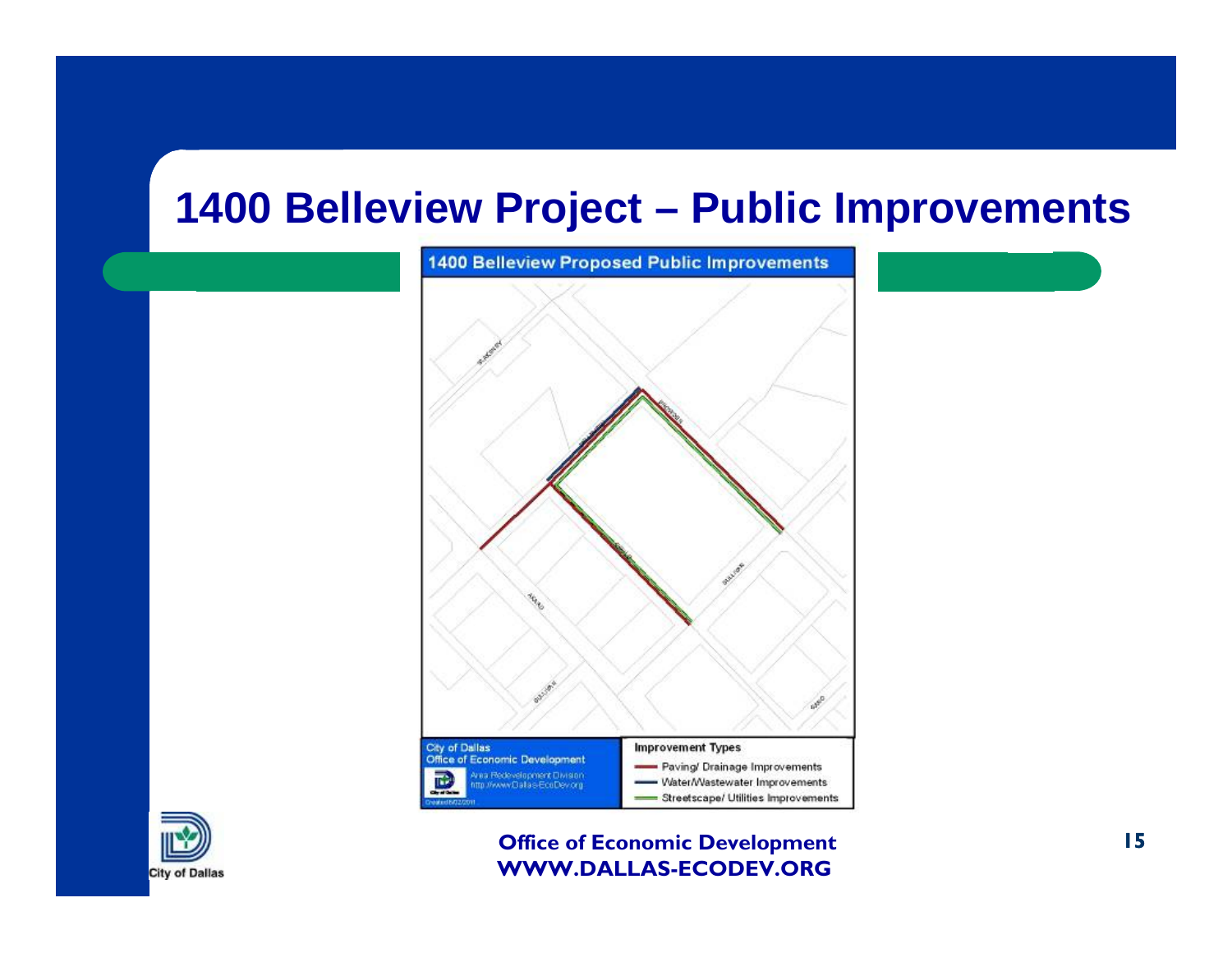## **1400 Belleview Project – Recommended TIF Funding**

- TIF funds for the 1400 Belleview Project would be used to offset the cost of the following improvements:
	- Infrastructure Improvements

| <b>Description</b>                                   | <b>Amount</b> |
|------------------------------------------------------|---------------|
| Infrastructure Improvements - Street Construction/   |               |
| Streetscape/ Water/Wastewater/Drainage Improvements/ |               |
| East-West Corridor Construction/ Public Open Spaces/ |               |
| <b>Economic Development Grants</b>                   | \$1,657,916   |
|                                                      |               |
| <b>Total TIF Eligible Project Costs</b>              | \$1,657,916   |

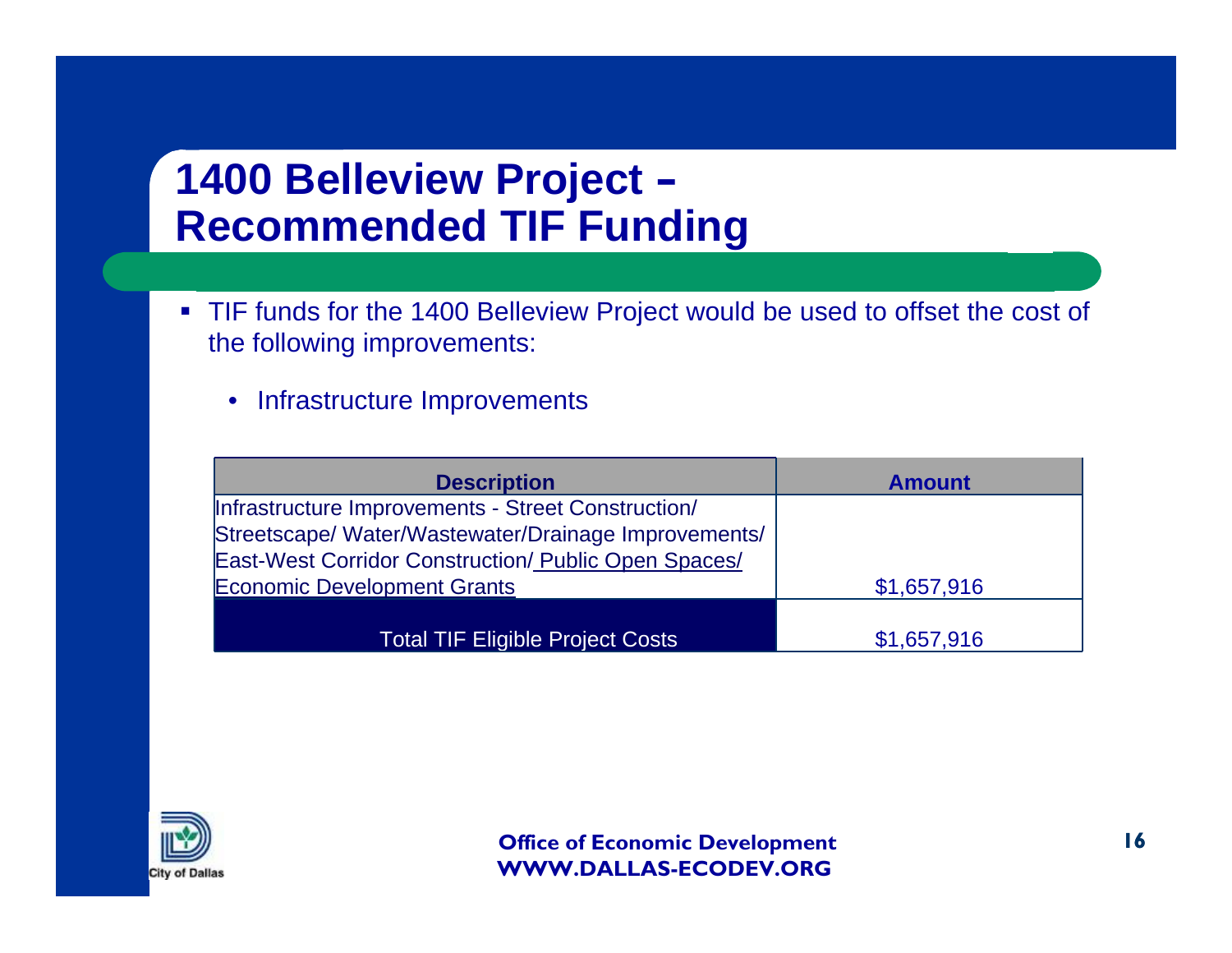# **1400 Belleview Project – Recommended TIF Funding**

- TIF funds for the 1400 Belleview Project would be used to offset the cost of the following improvements:
	- Paving and drainage along:
		- **\*** Belleview Street Browder Street to Akard Street & Belleview Street to Sullivan Street
		- Gould Street Belleview Street to Sullivan Street
	- Relocation/replacement of water/ wastewater lines along Belleview Street from Gould to Browder Street.
	- Streetscaping & Utility Improvements along Belleview, Gould, and Browder **Streets**



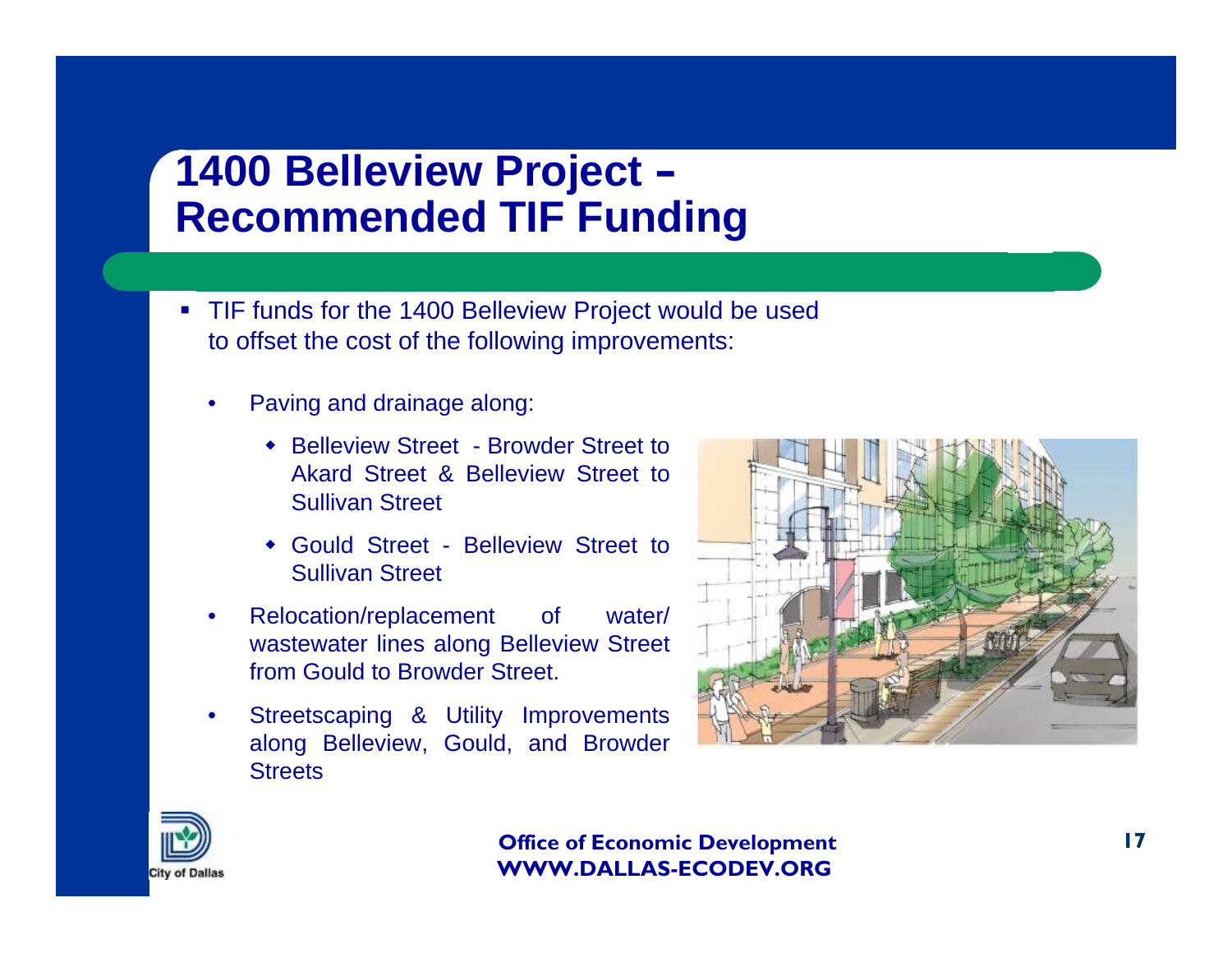## **1400 Belleview Project - Low Income Tax Credit**

- $\mathcal{C}^{\mathcal{A}}$  1400 Belleview, L.P. has submitted an application to receive a Tax Credit from the Texas Department of Housing and Community Affairs from the 1400 Belleview project.
	- Total estimated value of the tax credit over 10 years \$14.4M (estimated value of selling tax credit to outside interest)
	- Housing required to remain affordable for 40 years
	- Ongoing maintenance and operations set-aside required



Conceptual Site Plan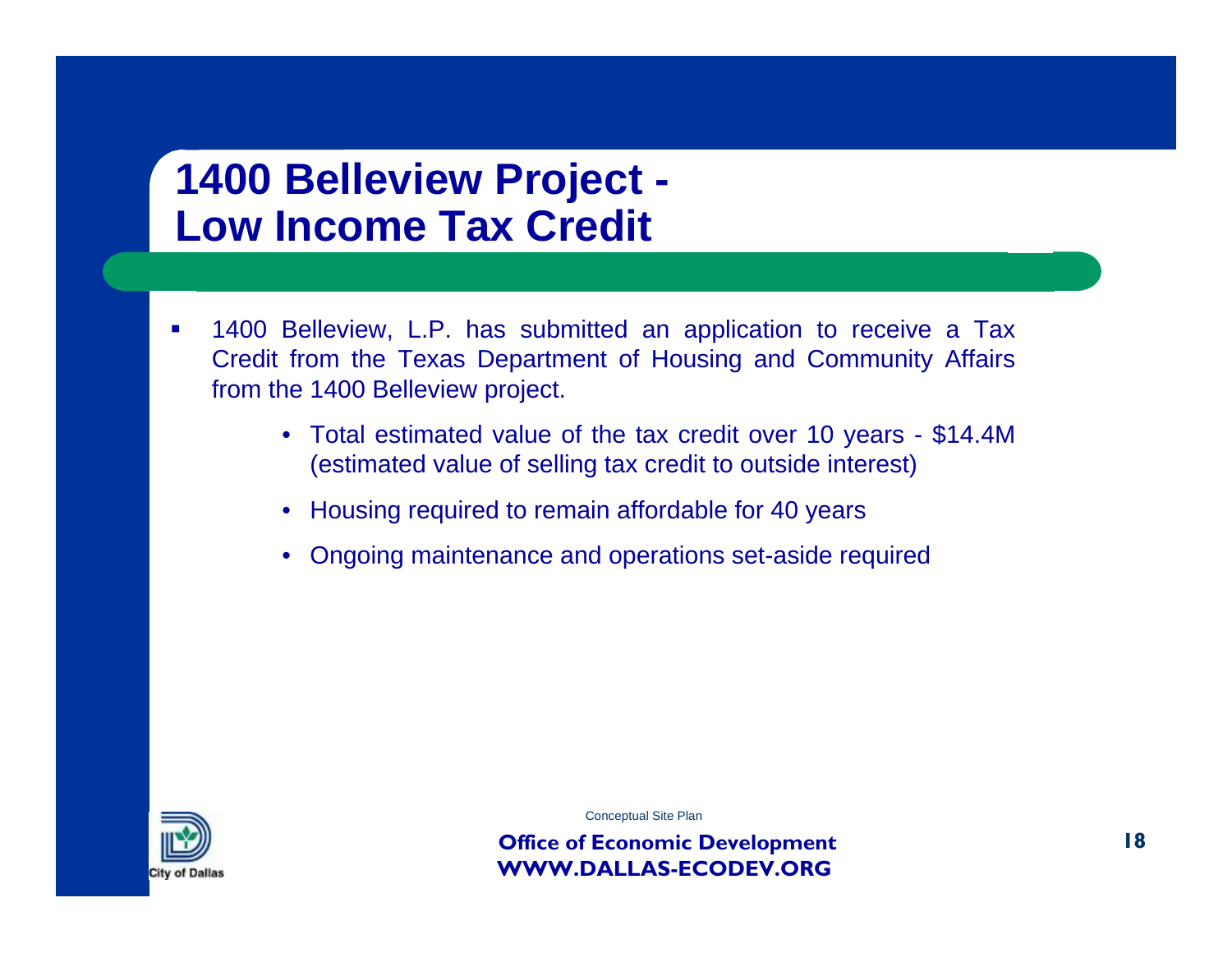### **1400 Belleview Project Funding Sources and Uses**

|  | <b>SOURCES</b> |  |
|--|----------------|--|
|  |                |  |

| \$6,413,000 Conventional Loan/ FHA        | \$14,581,545 Hard Costs |                                      |
|-------------------------------------------|-------------------------|--------------------------------------|
| \$14,399,000 Tax Credit Equity<br>(LIHTC) | \$6,148,366 Soft Costs  |                                      |
| \$1,657,916 TIF Funding*                  |                         | \$1,657,916 Public Improvement Costs |
| \$453,699    Equity (Def. Dev. Fee)       |                         | \$535,788 Property Acquisition       |
| \$22,923,615    Total Project Cost        |                         | \$22,923,615  Total Project Cost     |

**USES**

\* TIF funding to be partially advanced out of cash reserves. Developer contractually commits to refund any TIF advances if vertical development not completed

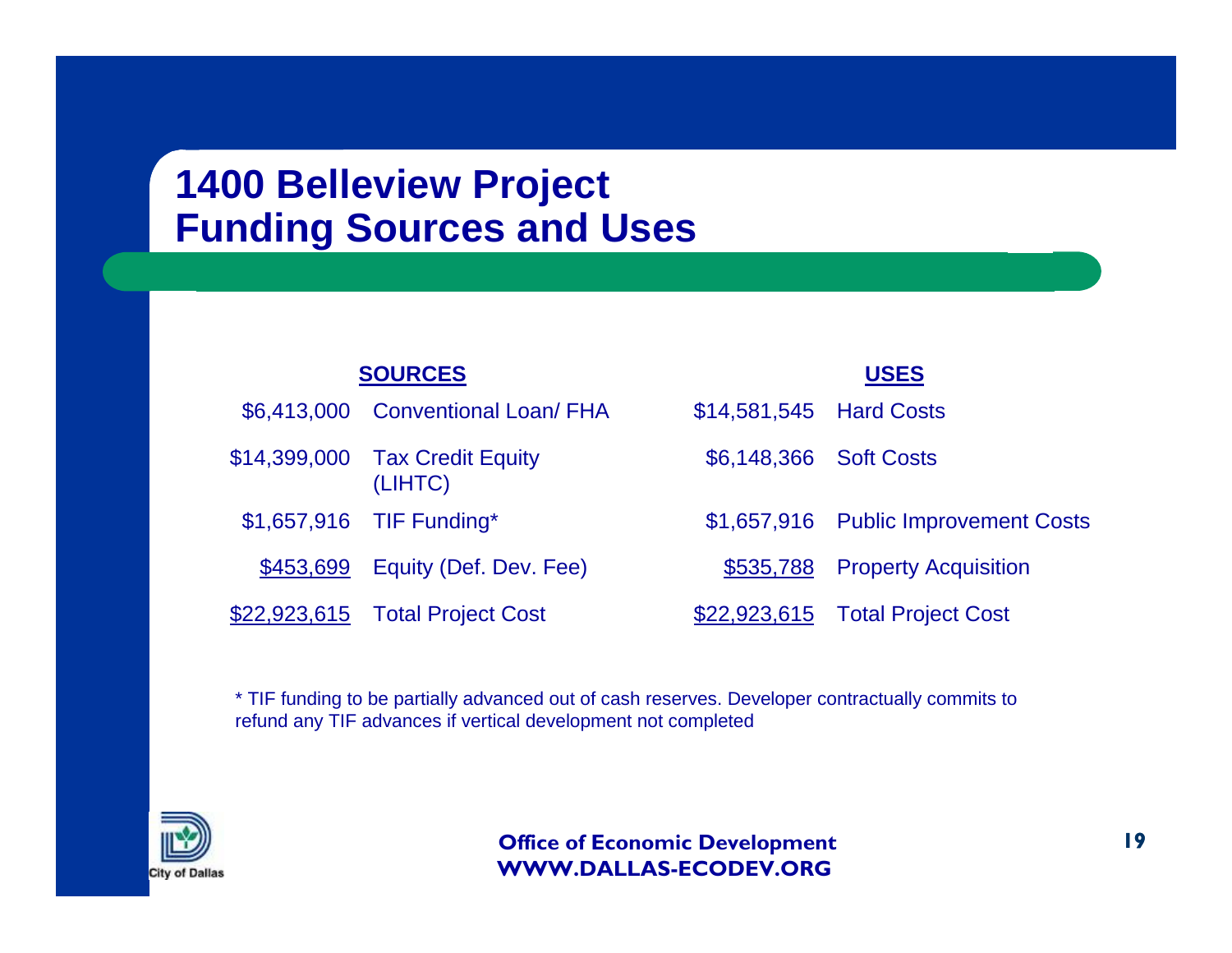### **1400 Belleview Project - Summary**

| <b>Project Square Footage (Minimum requirements)</b>                                                                        |                   |
|-----------------------------------------------------------------------------------------------------------------------------|-------------------|
| A) Residential Units                                                                                                        | 150 units         |
| B) Retail                                                                                                                   | 5,000 square feet |
| Developer's Fee (deferred)                                                                                                  | \$2,440,231       |
| Required private investment – site acquisition, hard and soft costs                                                         | \$17,000,000      |
| Total project cost including site acquisition, hard costs of construction, all<br>soft costs, and other public improvements | \$22,923,615      |
| TIF funding requested*                                                                                                      | \$1,657,916       |
| % of TIF funds requested to expected total project cost                                                                     | 7.32%             |
| Return on cost with TIF funds**                                                                                             | 7.90%             |
| Return on cost without TIF funds**                                                                                          | 7.34%             |
| Deadline to receive building permit                                                                                         | October 1, 2012   |
| Deadline to complete and receive Certificate of Occupancy                                                                   | December 31, 2014 |
| Deadline to complete public infrastructure improvements                                                                     | December 31, 2014 |

\*TIF Funding contingent on City Council approval of a Plan Amendment extending the term of the District.

\*\* Return on Cost calculations are based on analysis of cash flow projections.

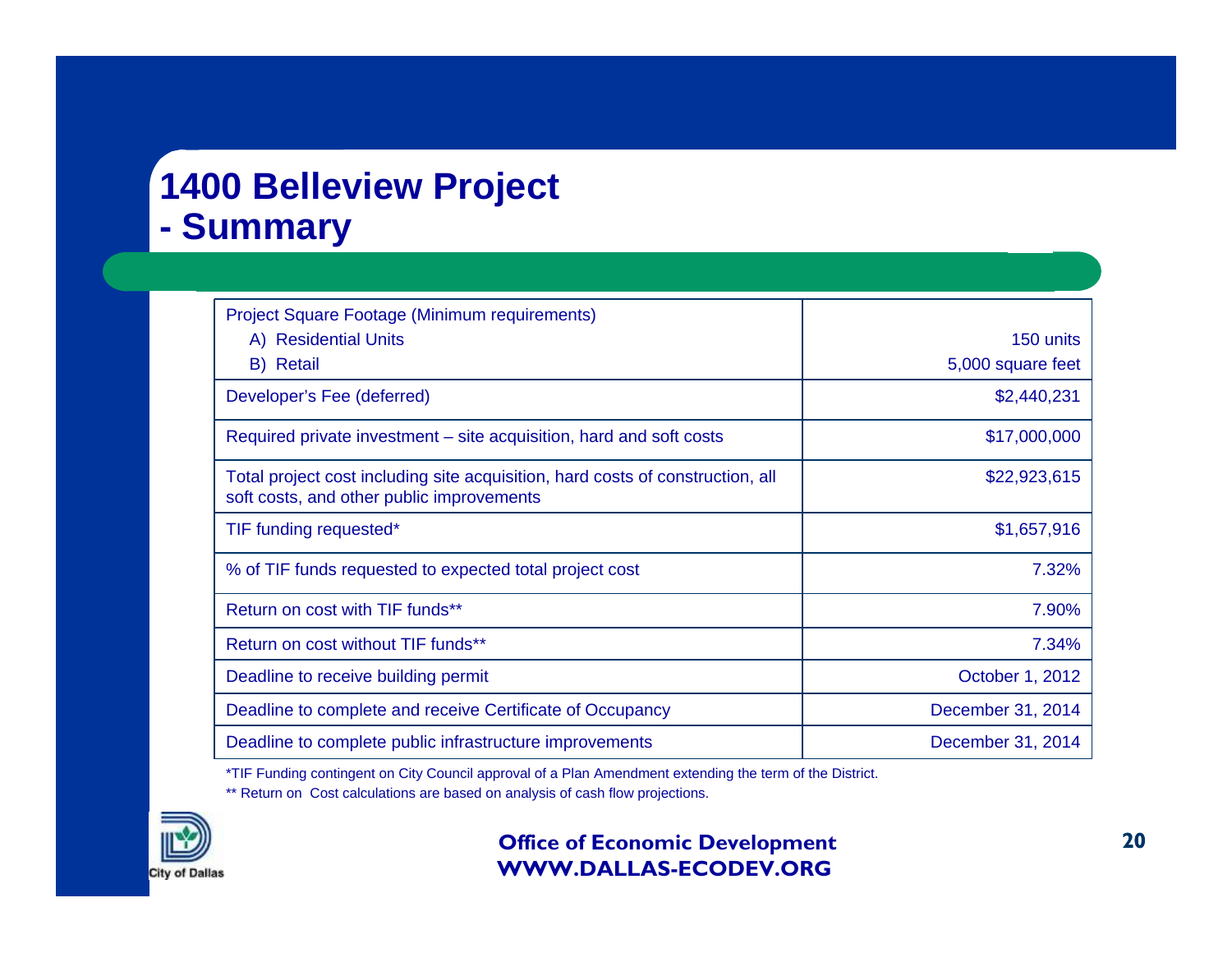### **1400 Belleview: Cedars TIF Assistance - TIF Board Approval**

 $\mathcal{L}_{\mathcal{A}}$  On May 18, 2011, the Cedars TIF District Board of Directors reviewed and approved TIF Funding for the 1400 Belleview project in an amount not to exceed \$1,657,916.\*

\*Note: TIF funding is subject to approval of a plan amendment extending the term of the Cedars TIF District.

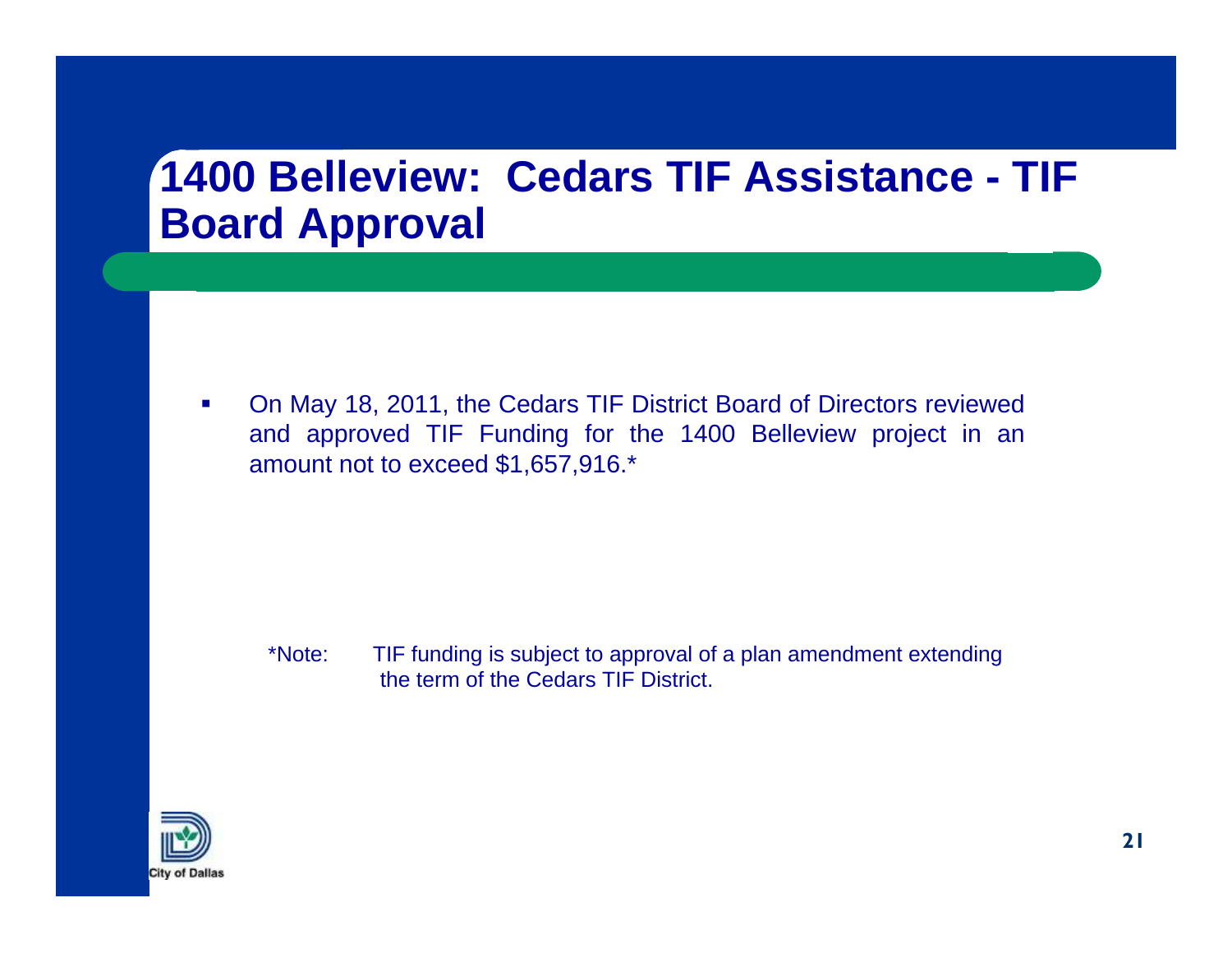## **Recommended Next Steps**

Economic Development Committee approval of:

- Amendments to the Cedars TIF Plan
- A development agreement, on behalf of the Cedars TIF, with 1400 Belleview GP, LLC, in an amount not to exceed \$1,657,916.
- Council consideration of the recommended plan amendments and TIF assistance on June 22, 2011.

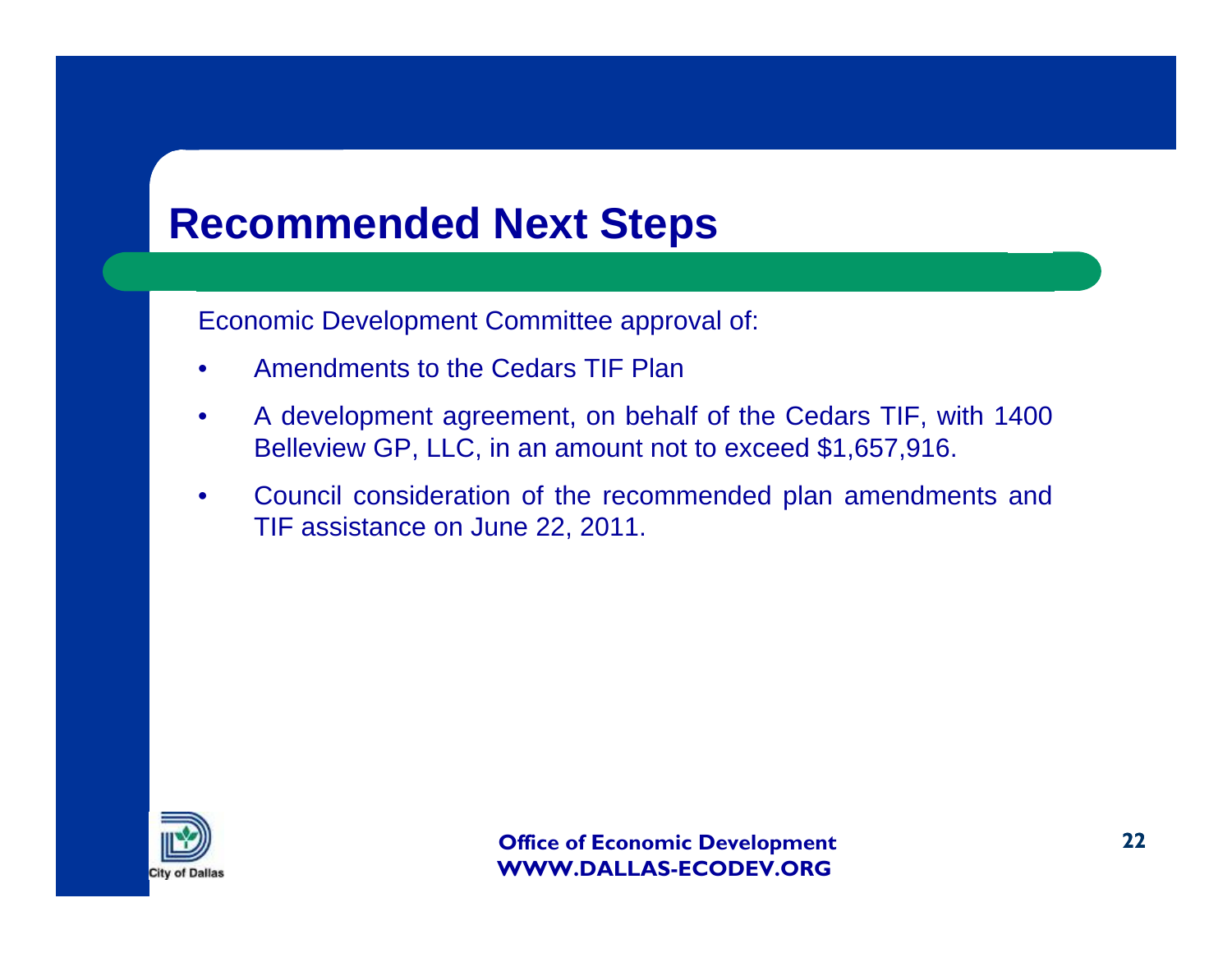# **Appendix 1: Anticipated Development projects**

 By amending the Cedars TIF District Project Plan, an estimated \$200 million in new projects is expected to occur over the ten year extension. This development is not expected without the term extension.

| Location                   | <b>Description</b>                 | <b>Estimated Value</b><br>on Completion | <b>Estimated</b><br><b>Completion</b><br>Year |
|----------------------------|------------------------------------|-----------------------------------------|-----------------------------------------------|
|                            |                                    |                                         |                                               |
| Belleview/Lamar/Powhattan  | <b>Industrial Design Studios</b>   | \$2,000,000                             | 2012                                          |
| <b>Belleview Street</b>    | 75 Condo units, 10-story           | \$24,750,000                            | 2013                                          |
| <b>Powhattan/DART Line</b> | <b>30 Townhomes</b>                | \$10,800,000                            | 2014                                          |
| 1300 S. Lamar              | 240 residential units,<br>30-story | \$97,500,000                            | 2016                                          |
| 1326 S. Lamar              | 48 residential units, low-rise     | \$19,500,000                            | 2017                                          |
| <b>Various locations</b>   | <b>Residential, Mixed-use</b>      | \$50,000,000                            | 2018                                          |
|                            | <b>Total</b>                       | \$204,550,000                           |                                               |

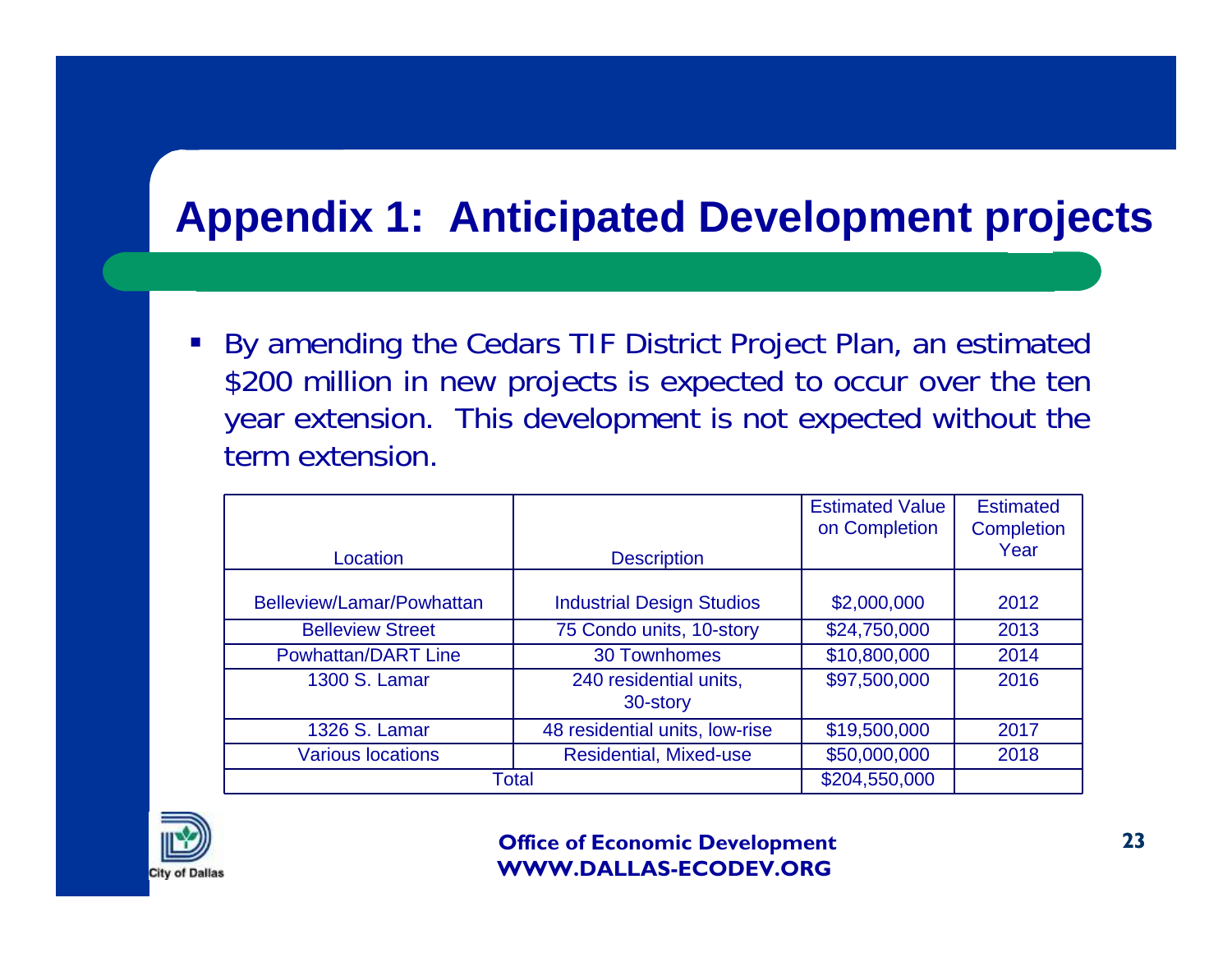# **Appendix 2 – Cedars TIF Increment Projections (amended)**

|             | <b>Cedars TIF Increment Projections</b> |                          |                          |                       |                                |                                       |                                       |                                        |                                          |                         |                               |                         |                         |                               |
|-------------|-----------------------------------------|--------------------------|--------------------------|-----------------------|--------------------------------|---------------------------------------|---------------------------------------|----------------------------------------|------------------------------------------|-------------------------|-------------------------------|-------------------------|-------------------------|-------------------------------|
| Tax<br>Year | <b>Property</b><br>Value                | <b>Property</b><br>Value | <b>Property</b><br>Value | <b>Total</b><br>Value | Anticipated<br><b>Captured</b> | <b>Anticipated</b><br><b>Captured</b> | <b>Anticipated</b><br><b>Captured</b> | <b>Anticipated</b><br><b>Increment</b> | <b>Anticipated</b><br><b>Accumulated</b> | Tax<br><b>Increment</b> | Tax<br><b>Increment</b>       | Tax<br><b>Increment</b> | Tax<br><b>Increment</b> | Tax<br><b>Increment</b>       |
|             | <b>Estimate</b><br>City                 | Growth<br><b>s</b>       | Growth<br>%              | change                | Value<br>City                  | Value<br><b>DISD</b>                  | Value<br><b>County</b>                | <b>Revenue</b>                         | <b>Revenue (NPV)</b>                     | <b>Revenue</b><br>City  | <b>Revenue</b><br><b>DISD</b> | Revenue<br><b>DCCCD</b> | Revenue<br>County       | <b>Revenue</b><br><b>DCHD</b> |
| 1992        | \$35,300,760                            |                          |                          |                       |                                |                                       |                                       |                                        |                                          |                         |                               |                         |                         |                               |
| 1993        | \$33,706,330                            |                          | $-4.52%$                 | $-4.52%$              | (\$1,594,430)                  |                                       |                                       | \$0                                    | \$0                                      | \$0                     | \$0                           | \$0                     | \$0                     |                               |
| 1994        | \$31,406,528                            |                          | $-6.82%$                 | $-11.03%$             | (\$3,894,232)                  |                                       |                                       | \$0                                    | \$0                                      | \$0                     | \$0                           | \$0                     | \$0                     |                               |
| 1995        | \$34,824,532                            |                          | 10.88%                   | $-1.35%$              | (\$476,228)                    |                                       |                                       | \$0                                    | \$0                                      | \$0                     | \$0                           | S <sub>0</sub>          | \$0                     | \$0                           |
| 1996        | \$32,499.522                            |                          | $-6.68%$                 | $-7.94%$              | (\$2,801,238)                  |                                       |                                       | \$0                                    | \$0                                      | \$0                     | \$0                           | \$0                     | \$0                     | \$0                           |
| 1997        | \$33,333,582                            |                          | 2.57%                    | $-5.57%$              | (\$1,967,178)                  |                                       |                                       | \$0                                    | \$0                                      | S <sub>0</sub>          | \$0                           | \$0                     | \$0                     | \$0                           |
| 1998        | \$39,631,442                            |                          | 18.89%                   | 12.27%                | \$4,330,682                    |                                       |                                       | \$28,109                               | \$20,976                                 | \$28,110                | \$0                           | \$0                     | \$0                     | \$0                           |
| 1999        | \$39,171,800                            |                          | $-1.16%$                 | 10.97%                | \$3,871,040                    |                                       |                                       | \$53,610                               | \$59,075                                 | \$25,839                | \$27,770                      | \$0                     | \$0                     | so                            |
| 2000        | \$39,634,388                            |                          | 1.18%                    | 12.28%                | \$4,333,628                    |                                       |                                       | \$74,708                               | \$109,641                                | \$28,927                | \$33,105                      | S <sub>0</sub>          | \$5,521                 | \$7,155                       |
| 2001        | \$42,365,372                            |                          | 6.89%                    | 20.01%                | \$7,064,612                    | \$6,999,130                           | \$7,064,612                           | \$121,977                              | \$188,268                                | \$47,156                | \$54,157                      | \$0                     | \$9,000                 | \$11,664                      |
| 2002        | \$42,569,912                            |                          | 0.48%                    | 20.59%                | \$7,269,152                    | \$7,203,670                           | \$7,269,152                           | \$129,312                              | \$267,655                                | \$50,870                | \$57,180                      | \$0                     | \$9,261                 | \$12,001                      |
| 2003        | \$42,628,095                            |                          | 0.14%                    | 20.76%                | \$7,327,335                    | \$7,232,940                           | \$7,327,335                           | \$116,691                              | \$335,881                                | \$45,106                | \$52,169                      | \$0                     | \$8,771                 | \$10,644                      |
| 2004        | \$42,745,457                            |                          | 0.28%                    | 21.09%                | \$7,444,697                    | \$7,504,568                           | \$7,507,977                           | \$132,947                              | \$409,911                                | \$51,430                | \$60,083                      | \$0                     | \$9,545                 | \$11,889                      |
| 2005        | \$45,724,646                            |                          | 6.97%                    | 29.53%                | \$10,423,886                   |                                       |                                       | \$109,017                              | \$467,725                                | \$77,314                | \$0                           | \$0                     | \$14,493                | \$17,210                      |
| 2006        | \$48,923,596                            | \$3,198,950              | 7.00%                    | 38.59%                | \$13,622,836                   | \$13,536,254                          | \$13,622,836                          | \$215,281                              | \$615,379                                | \$87,924                | \$90,057                      | \$0                     | \$17,393                | \$19,907                      |
| 2007        | \$62,805,631                            | \$13,882,035             | 28.37%                   | 77.92%                | \$27,504,871                   | \$27,210,728                          | \$27,499,871                          | \$454,976                              | \$823,809                                | \$205,709               | \$163,216                     | \$0                     | \$40,649                | \$45,402                      |
| 2008        | \$82,965,625                            | \$20,159,994             | 32.10%                   | 135.03%               | \$47,664,865                   |                                       |                                       | \$787,884                              | \$1,167,560                              | \$356,486               | \$282,033                     | \$0                     | \$70,670                | \$78,695                      |
| 2009        | \$87,846,392                            | \$4,880,767              | 5.88%                    | 148.85%               | \$52,545,632                   | \$52,741,749                          | \$52,535,032                          | \$899,708                              | \$1,541,407                              | \$392,989               | \$335,263                     | \$0                     | \$77,891                | \$93,565                      |
| 2010        | \$80,293,087                            | (\$7,553,305)            | $-8.60%$                 | 127.45%               | \$44,992,327                   | \$46,873,491                          | \$44,981,727                          | \$787,397                              | \$1,853,007                              | \$358,589               | \$278,460                     | \$0                     | \$71,095                | \$79,254                      |
| 2011        | \$82,701,880                            | \$2,408,793              | 3.00%                    | 134.28%               | \$47,401,120                   |                                       |                                       | \$829,553                              | \$2,165,657                              | \$377,787               | \$293,368                     | \$0                     | \$74,901                | \$83,497                      |
| 2012        | \$88,082,936                            | \$5,381,056              | 6.51%                    | 149.52%               | \$52,782,176                   |                                       |                                       | \$923,725                              | \$2,497,221                              | \$420,674               | \$326,672                     | \$0\$                   | \$83,404                | \$92,976                      |
| 2013        | \$105,711,974                           | \$17,629,038             | 20.01%                   | 199.46%               | \$70,411,214                   | \$70,316,819                          | \$70,411,214                          | \$633,437                              | \$2,713,761                              | \$505,060               | \$0                           | \$0                     | \$128,377               | \$0                           |
| 2014        | \$125,741,333                           | \$20,029,359             | 18.95%                   | 256.20%               | \$90,440,573                   | \$7,504,568                           | \$7,507,977                           | \$813,626                              | \$2,978,655                              | \$648,730               | \$0                           | \$0                     | \$164,896               | \$0                           |
| 2015        | \$133,238,742                           | \$7,497,409              | 5.96%                    | 277.44%               | \$97,937,982                   |                                       |                                       | \$881,075                              | \$3,251,848                              | \$702,509               | \$0                           | \$0                     | \$178,565               | \$0                           |
| 2016        | \$209,065,485                           | \$75,826,742             | 56.91%                   | 492.24%               | \$173,764,725                  | \$13,536,254                          | \$13,622,836                          | \$1,563,231                            | \$3,713,474                              | \$1,246,414             | \$0                           | \$0                     | \$316,817               | \$0                           |
| 2017        | \$249,350,033                           | \$40,284,549             | 19.27%                   | 606.36%               | \$214,049,273                  | \$27,210,728                          | \$27,499,871                          | \$1,925,641                            | \$4,255,043                              | \$1,535,375             | \$0                           | \$0                     | \$390,265               | \$0                           |
| 2018        | \$267,175,648                           | \$17,825,615             | 7.15%                    | 656.86%               | \$231,874,888                  |                                       |                                       | \$2,086,004                            | \$4,813,775                              | \$1,663,239             | \$0                           | \$0                     | \$422,766               | \$ſ                           |
| 2019        | \$300,190,918                           | \$33,015,269             | 12.36%                   | 750.38%               | \$264,890,158                  | \$52,741,749                          | \$52,535,032                          | \$2,383,018                            | \$5,421,668                              | \$1,900,057             | \$0                           | \$0                     | \$482,961               | \$0                           |
| 2020        | \$311,196,645                           | \$11,005,728             | 3.67%                    | 781.56%               | \$275,895,885                  | \$46,873,491                          | \$46,641,444                          | \$2,482,028                            | \$6,024,668                              | \$1,979,001             | \$0                           | \$0                     | \$503,027               | \$0                           |
| 2021        | \$322,532,544                           | \$11,335,899             | 3.64%                    | 813.67%               | \$287,231,784                  |                                       |                                       | \$2,584,009                            | \$6,622,549                              | \$2,060,314             | \$0                           | S <sub>0</sub>          | \$523,695               | \$0                           |
| 2022        | \$334,708,081                           | \$12,175,536             | 3.77%                    | 848.16%               | \$299,407,321                  |                                       |                                       | \$2,693,543                            | \$7,216,097                              | \$2,147,649             | \$0                           | S <sub>0</sub>          | \$545,894               | \$0                           |
|             |                                         |                          |                          |                       |                                |                                       |                                       | \$23,797,823                           |                                          | \$16,943,258            | \$2,140,850                   | \$0                     | \$4,149,857             | \$563,858                     |

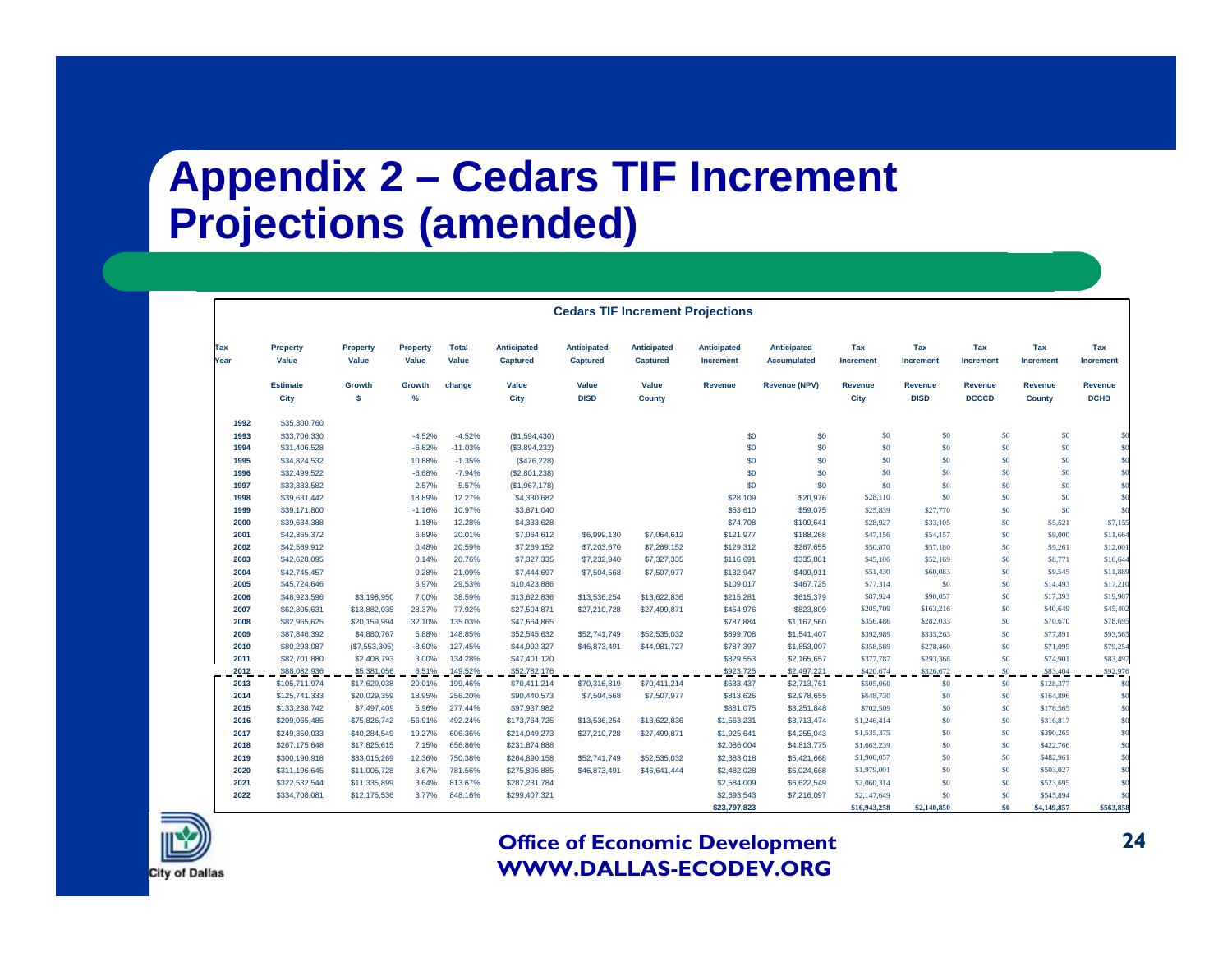### **Appendix 3 – 1400 Belleview Pro forma**

#### **Projected NOI at Stabilization Income (Rentals & Sales)**

| <b>INCOME</b>                                                    | Year 1 (lease up) | Year 2      | Year 3         | Year 4      | Year 5      |
|------------------------------------------------------------------|-------------------|-------------|----------------|-------------|-------------|
| Rental Income                                                    | \$1,400,000       | \$1,504,992 | \$1,535,092    | \$1,565,794 | \$1,597,110 |
| Secondary<br>Income                                              | \$29,340          | \$29,340    | \$29,927       | \$30,525    | \$31,136    |
| POTENTIAL GROSS ANNUAL INCOME                                    | \$1,429,340       | \$1,534,332 | \$1,565,019    | \$1,596,319 | \$1,628,246 |
| Provision                                                        | (127,070)         | (147,070)   | (150, 011)     | (153, 012)  | (156, 072)  |
| EFFECTIVE GROSS ANNUAL INCOME                                    | \$1,302,270       | \$1,387,262 | \$1,415,008    | \$1,443,307 | \$1,472,174 |
|                                                                  |                   |             |                |             |             |
| <b>EXPENSES</b>                                                  |                   |             |                |             |             |
| General & Administrative                                         | \$64,670          | \$70,810    | \$72,934       | \$75,122    | \$77,376    |
| 5%<br>Management F Fee                                           | \$69,363          | \$69,363    | \$71,444       | \$73,587    | \$75,795    |
| Payroll/Payroll & Benefits                                       | \$194,994         | \$194,994   | \$200,844      | \$206,869   | \$213,075   |
| Repairs and Maintenance                                          | \$63,200          | \$63,200    | \$65,096       | \$67,049    | \$69,060    |
| <b>Utilities</b>                                                 | \$140,250         | \$140,250   | \$144,458      | \$148,791   | \$153,255   |
| Insurance                                                        | \$44,402          | \$44,402    | \$45,734       | \$47,106    | \$48,519    |
| Real Estate Taxes                                                | \$117,714         | \$117,714   | \$121,246      | \$124,883   | \$128,630   |
| Replacement Reserve                                              | \$82,000          | \$82,000    | \$84,460       | \$86,994    | \$89,604    |
| <b>Total Annual Expenses</b>                                     | \$776,593         | \$782,733   | \$806,216      | \$830,401   | \$855,314   |
|                                                                  |                   |             |                |             |             |
| Net Operating Income                                             | \$525,677         | \$604,529   | \$608,792      | \$612,906   | \$616,860   |
| Loan Payment                                                     | (\$525,677)       | (5525, 677) | $($ \$525,677) | (\$525,677) | (\$525,677) |
| Net Cash Flow                                                    | \$0               | \$78,852    | \$83,115       | \$87,229    | \$91,183    |
| Discounted Cash Flow<br>10.00%                                   | \$2,319,886       |             |                |             |             |
| Total Development Costs less Deferred Dev Fee<br>$($454,009)$ \$ | 22,469,607        |             |                |             |             |
| City Assistance                                                  | \$<br>(1,657,916) |             |                |             |             |
| Return on Cost without TIF funds (DCF/ Total Dev Costs)          | 7.34%             |             |                |             |             |
| ROC with TIF funds                                               | 7.90%             |             |                |             |             |